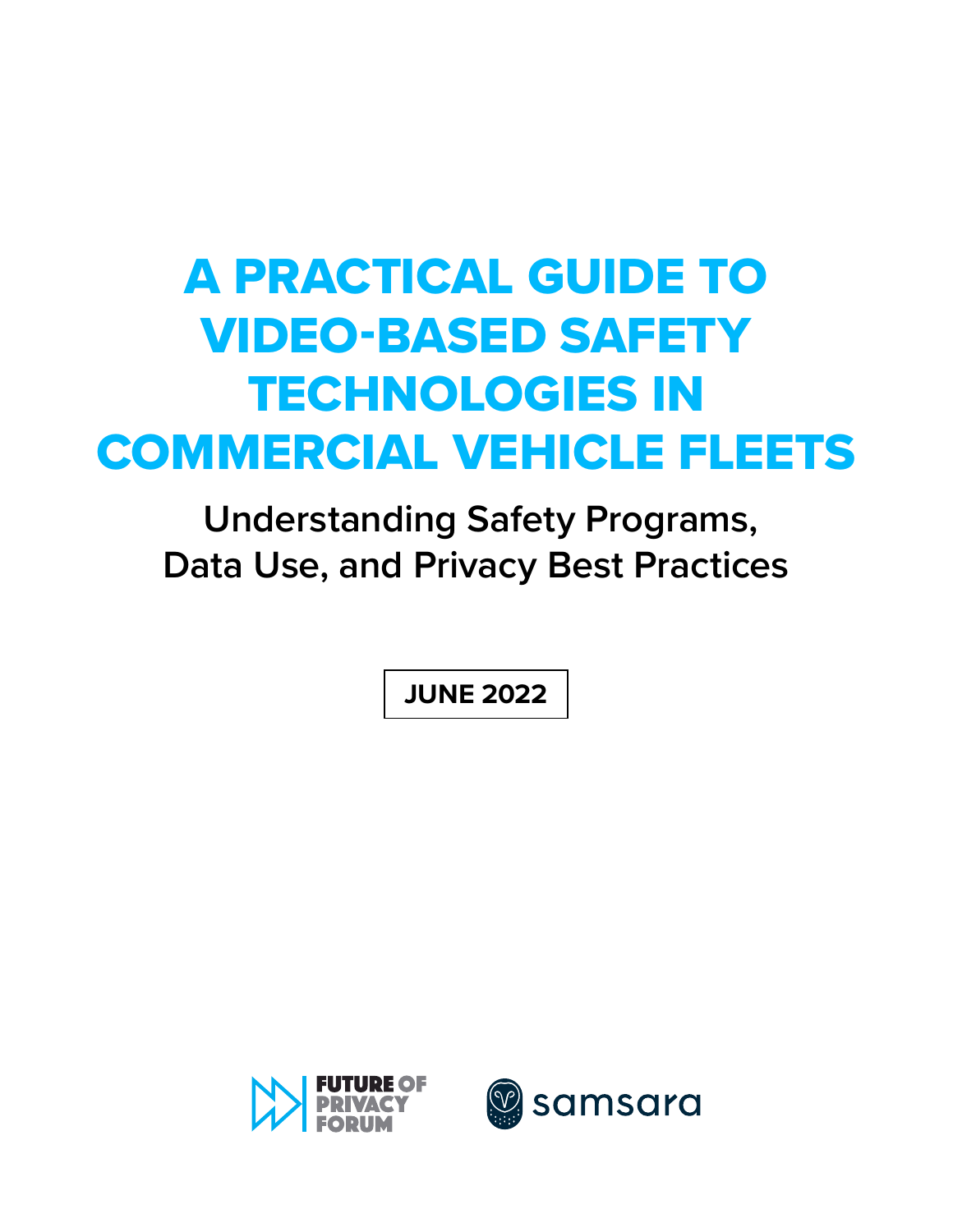

**The Future of Privacy Forum (FPF)** is a non-profit organization that serves as a catalyst for privacy leadership and scholarship, advancing principled data practices in support of emerging technologies. Learn more about FPF by visiting [fpf.org](https://fpf.org).



**Samsara** is the pioneer of the Connected Operations Cloud, which allows businesses that depend on physical operations to harness IoT (Internet of Things) data to develop actionable business insights and improve their operations. The company's mission is to increase the safety, efficiency, and sustainability of the operations that power the global economy. Learn more about Samsara at [www.samsara.com](https://www.samsara.com/).

Samsara is a registered trademark of Samsara Inc.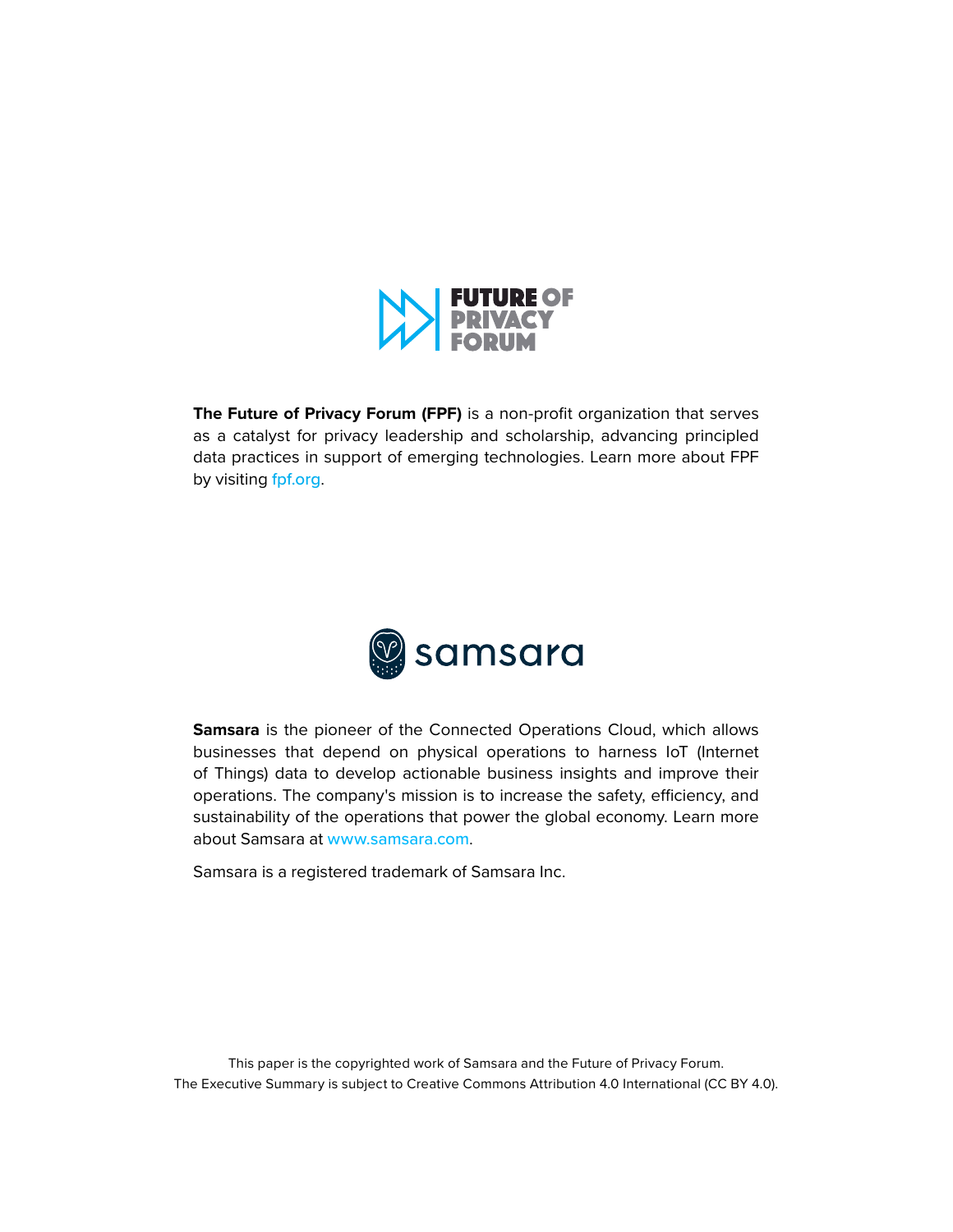## **TABLE OF CONTENTS**

|                                                                                                                                                                           | 1  |
|---------------------------------------------------------------------------------------------------------------------------------------------------------------------------|----|
|                                                                                                                                                                           |    |
| Section I: An Overview of Advanced Driver Assistance Systems (ADAS) __________ 4                                                                                          |    |
| A. ADAS Technologies Use Cameras and Sensors to Enable Adaptive Cruise Control,<br>Emergency Braking Systems, and Other Data-Driven Safety Measures ___________________ 4 |    |
| B. Commercial Fleets Have Substantial Incentives to Adopt ADAS Technologies                                                                                               |    |
| C. Technological Advancements in Cloud Computing and Artificial Intelligence                                                                                              |    |
| D. Many Commercial Fleets Use Video-Based Safety Systems, Employing Technologies                                                                                          |    |
| Section II: How Video-Based Safety Systems Use Data to Reduce Driver Distraction,<br>Develop More Effective Feedback and Training, and Investigate Road Incidents         | 9  |
| A. Improving Road Safety Through Reducing Driver Distraction and Other Dangerous                                                                                          |    |
|                                                                                                                                                                           |    |
| Section III: Privacy Risks Created by Video-Based Safety Systems Can be Mitigated                                                                                         |    |
|                                                                                                                                                                           |    |
|                                                                                                                                                                           |    |
| 1. Implement Privacy by Design, Privacy Impact Assessments, Data Minimization Strategies,                                                                                 |    |
|                                                                                                                                                                           |    |
|                                                                                                                                                                           |    |
| 4. Employ Robust Written Contracts with Third-Party Providers ________________________ 16                                                                                 |    |
|                                                                                                                                                                           | 17 |
| Endnotes                                                                                                                                                                  | 18 |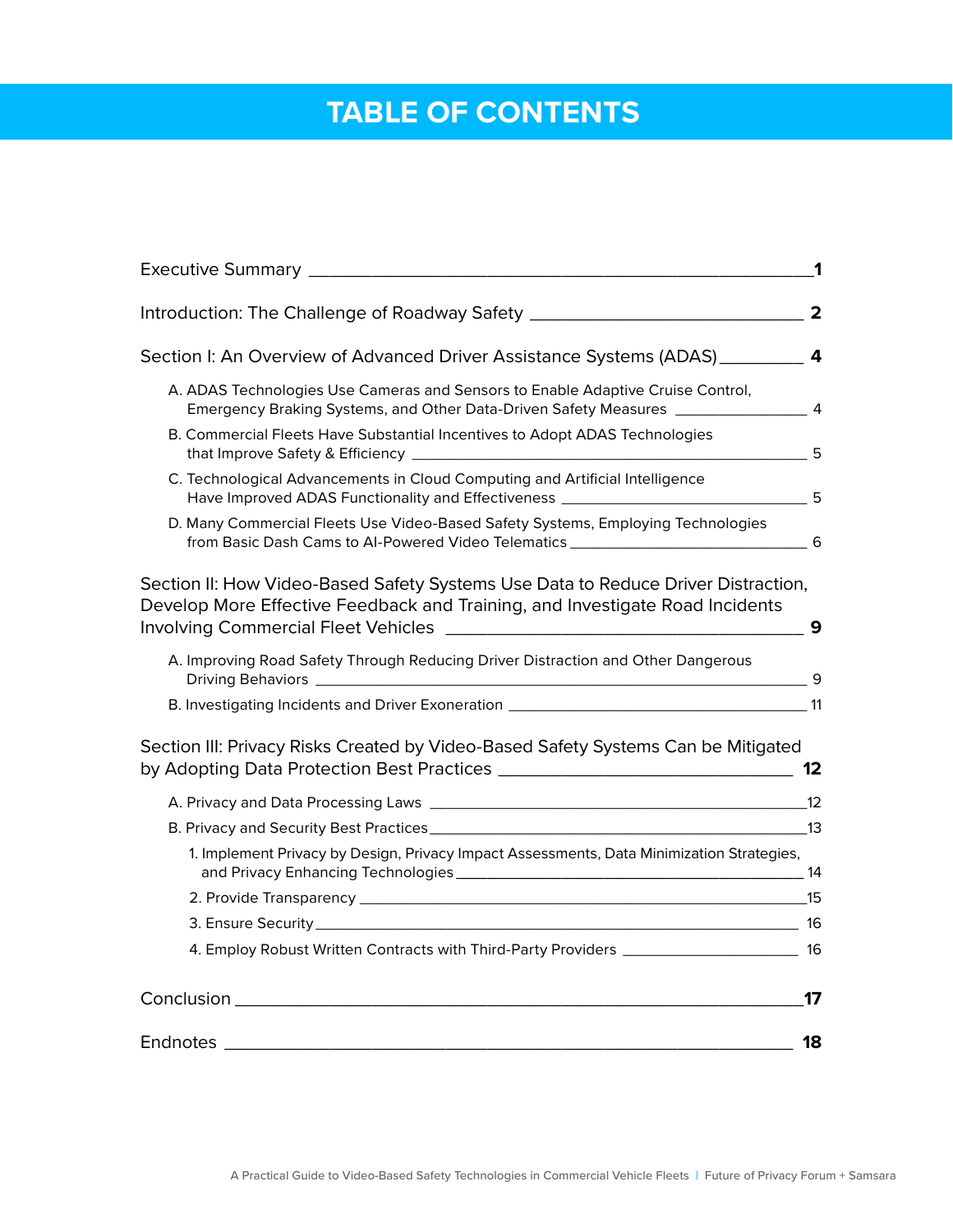## **EXECUTIVE SUMMARY**

**Vehicle collisions are a leading cause of death and injury in the United States. Commercial trucks**<br>can have an outsized impact on road safety because they are larger than passenger vehicles and typically travel more miles per year. Fleet operators have substantial regulatory, financial, and other incentives to implement safety programs.

As vehicle safety technologies have grown more sophisticated, commercial fleets are increasingly adopting Advanced Driver Assistance Systems, or ADAS. ADAS use cameras and sensors to enable adaptive cruise control, emergency braking systems, and other data-driven safety measures. Videobased safety systems, a type of ADAS, can reduce driver distraction, provide real-time feedback, improve training, and assist in post-collision investigations — all of which enhance safety, increase operational efficiencies, and lower costs.

At the same time, ADAS may create privacy risks for fleet drivers, passengers, and other road users. Privacy risks around location data, in-cabin video, and audio recordings are particularly sensitive and acute when drivers routinely eat, sleep, or have personal conversations in their vehicles. Policymakers, commercial fleet operators, and their technology partners must recognize these risks, and increasingly weigh data protection considerations when assessing the broader use of ADAS and related technologies.

We have an obligation to promote the operation of video-based safety systems that is consistent with privacy best practices. Systems can be designed and implemented in ways that are more or less privacy protective and secure. Below, the Future of Privacy Forum and Samsara describe how general ADAS systems work, identify the data used by video-based safety systems, and urge adoption of privacy best practices that go beyond compliance with existing privacy and data processing laws, including:

- 1. Implementation of privacy by design principles, privacy impact assessments, data minimization strategies, and privacy enhancing technologies;
- 2. Provision of enhanced transparency mechanisms to individuals;
- 3. Implementation of practical security safeguards appropriate for the sensitivity of the relevant data; and
- 4. Use of robust written policies and contracts to ensure that privacy protections remain attached to the data and all parties with access to data understand their obligations.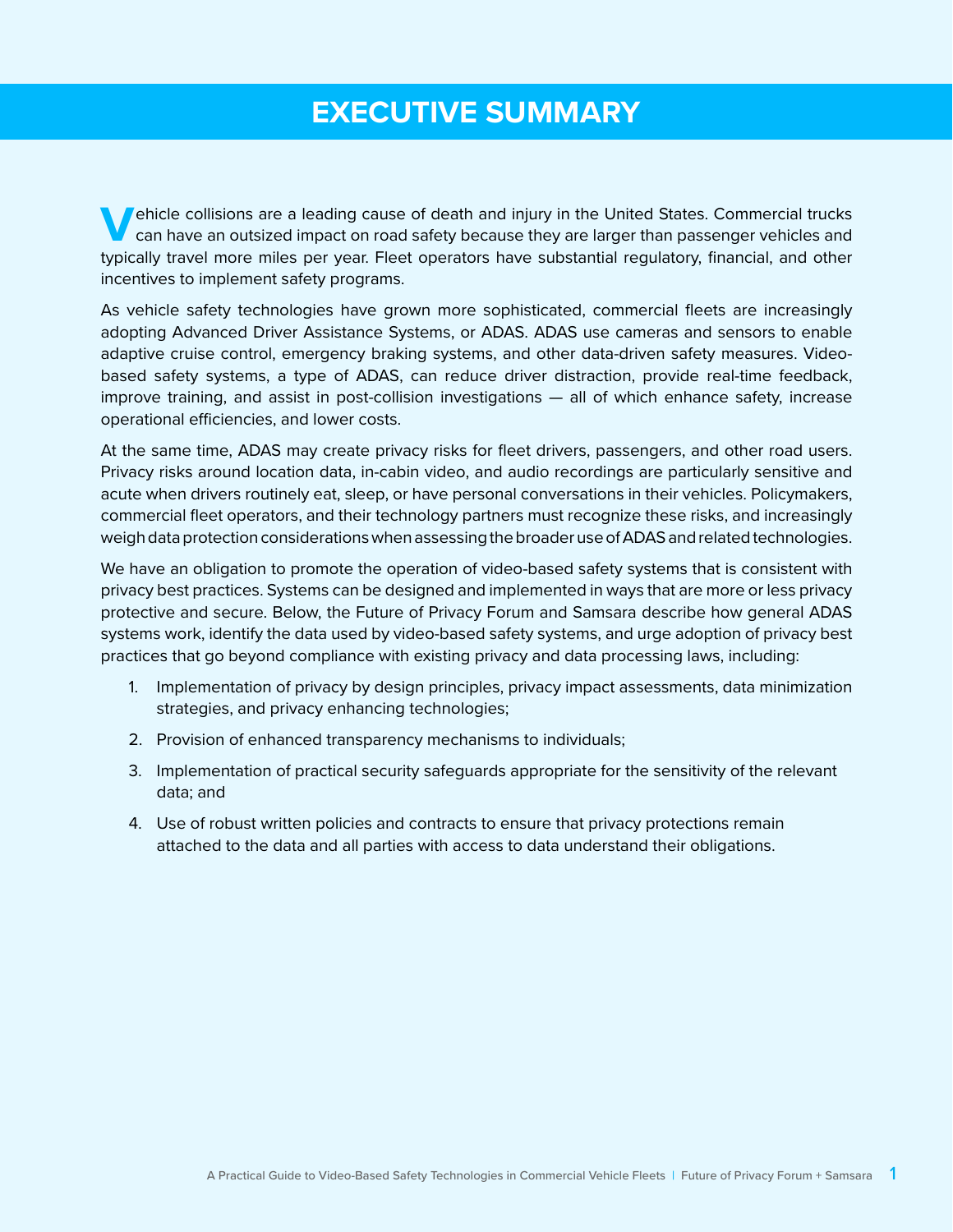### **INTRODUCTION: THE CHALLENGE OF ROADWAY SAFETY**

**Road safety is a serious and persistent problem. Motor vehicle crashes are a leading cause of death in** the United States, killing over 100 people a day.<sup>1</sup> Despite fewer vehicle miles traveled as a result of the COVID-19 pandemic, an estimated 38,680 individuals died in motor vehicle accidents in 2020—the largest projected number of fatalities in such accidents in over a decade.2 Data from the first half of 2021 show that an estimated 20,160 people died in motor vehicle crashes, up 18.4% over 2020.3 This is the largest number of projected fatalities in the first half of a year since 2006.4 Citing these statistics, the Secretary of Transportation recently referred to this state of affairs as "a crisis on our roadways."5

Commercial vehicles are a key part of the roadway safety problem. Over 5,000 large trucks<sup>6</sup> and buses were involved in fatal crashes in 2018, an increase from 2017,<sup>7</sup> and from 2009 to 2018, fatal accidents involving large trucks and buses increased by  $45\%$ <sup>8</sup> It is therefore not surprising that truck driving is among the most dangerous jobs in the United States.<sup>9</sup>

### "Commercial vehicles are a key part of the roadway safety problem. Truck driving is among the most dangerous jobs in the United States."

In November 2021, the federal government took steps to address the rise in motor vehicle fatalities by passing the landmark bipartisan Infrastructure Investment and Jobs Act (IIJA). The IIJA allocates billions of dollars in funding to transportation initiatives and directs the Secretary of Transportation to conduct various motor vehicle safety-related studies. These studies call for the use of ADAS technologies to better understand and address the current challenges of road safety. For example, the IIJA includes a directive to study commercial motor vehicle crash causation to help identify measures to reduce the frequency and severity of such crashes.10 Other provisions require the implementation of certain federal motor vehicle safety and performance standards, including a rule prescribing a safety standard for vehicle technology that prevents drunk and impaired driving,<sup>11</sup> and a minimum performance standard for crash avoidance technology.<sup>12</sup>

The IIJA also includes provisions aimed at addressing driver distraction. Specifically, it requires research on the use of driver monitoring systems to minimize or eliminate (i) driver distraction, (ii) driver disengagement, (iii) automation complacency by drivers, and (iv) foreseeable misuse of ADAS.<sup>13</sup> The IIJA directs the Department of Transportation (DOT) to use this research to make rules, including ones incorporating privacy and data security safeguards, which could have significant implications for the transportation industry.<sup>14</sup>

The federal government's focus on roadway safety is further reflected in the DOT's recently released National Roadway Safety Strategy, which announces the "Safe Systems Approach as the guiding paradigm to addressing roadway safety."15 Proactive safety is a key principle of the DOT's Safe Systems Approach. This principle emphasizes that proactive tools should be used to identify and address safety issues, rather than relying solely on reactive crash mitigation measures like airbags and vehicle crumple zones. The report goes on to highlight both behavioral interventions and vehicle safety features as key layers of a safety system, and states that the DOT will continue to leverage technologies that improve safety, including commercial motor vehicle equipment that address behavioral issues such as distracted driving systems. According to the report, "[i]ncentivizing the inclusion of technologies in new motor vehicles can help to reduce the frequency of crashes, and to reduce the severity of the outcomes when they do occur."<sup>16</sup>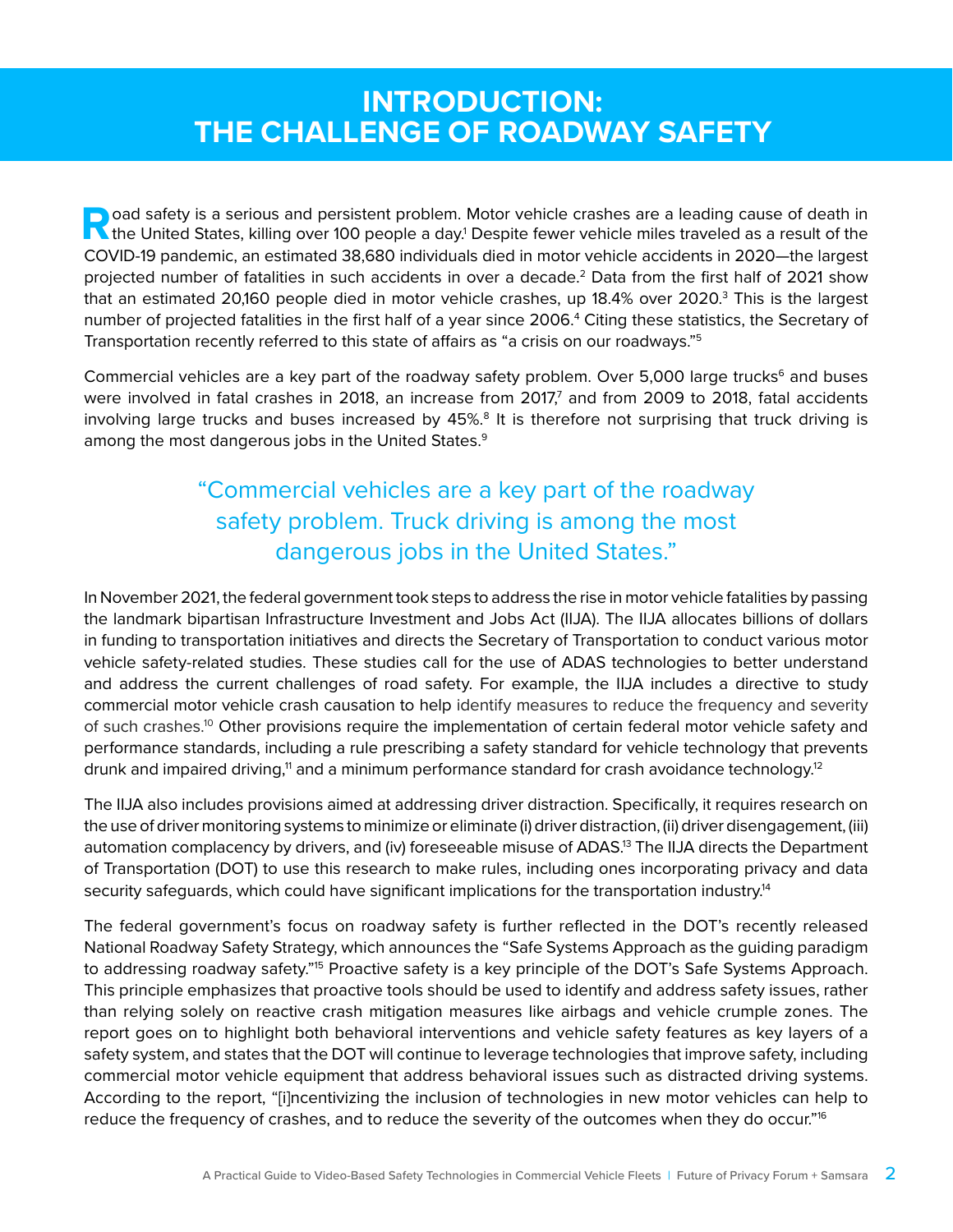The IIJA provisions calling for the use of ADAS and the DOT's National Roadway Safety Strategy demonstrate that the federal government is embracing the use of ADAS technologies to improve commercial vehicle and roadway safety. This, coupled with the directive in the IIJA that the DOT incorporate privacy and data security safeguards into any regulations or rules relating to the adoption of ADAS, highlights how important it is for all stakeholders to better understand how ADAS technologies work, what data they require to operate effectively, and what privacy risks may arise, and how those risks can be mitigated.

### "It is important to understand how advanced driver assistance technologies work, what data they require to operate effectively, and what privacy risks may arise."

This paper examines the use of one type of ADAS — video-based safety systems — in one particular context: commercial motor vehicles that typically operate in fleets.17 **Section I** provides a high-level overview of ADAS, including key terminology, primary uses, and how advances in connected devices, cloud computing, and artificial intelligence (AI) are driving the evolution of the types of ADAS solutions adopted by commercial fleets. **Section II** focuses on a specific category of ADAS — video-based safety systems and discusses how these systems are used in the commercial transportation industry. **Section III** describes the types of data that video-based safety systems process and summarizes the existing privacy landscape in the United States as it relates to the use of these technologies. This section also identifies privacy best practices to help organizations developing and deploying these technologies protect individuals' privacy while leveraging the use of video-based safety systems to improve road safety and meet the federal government's safety goals.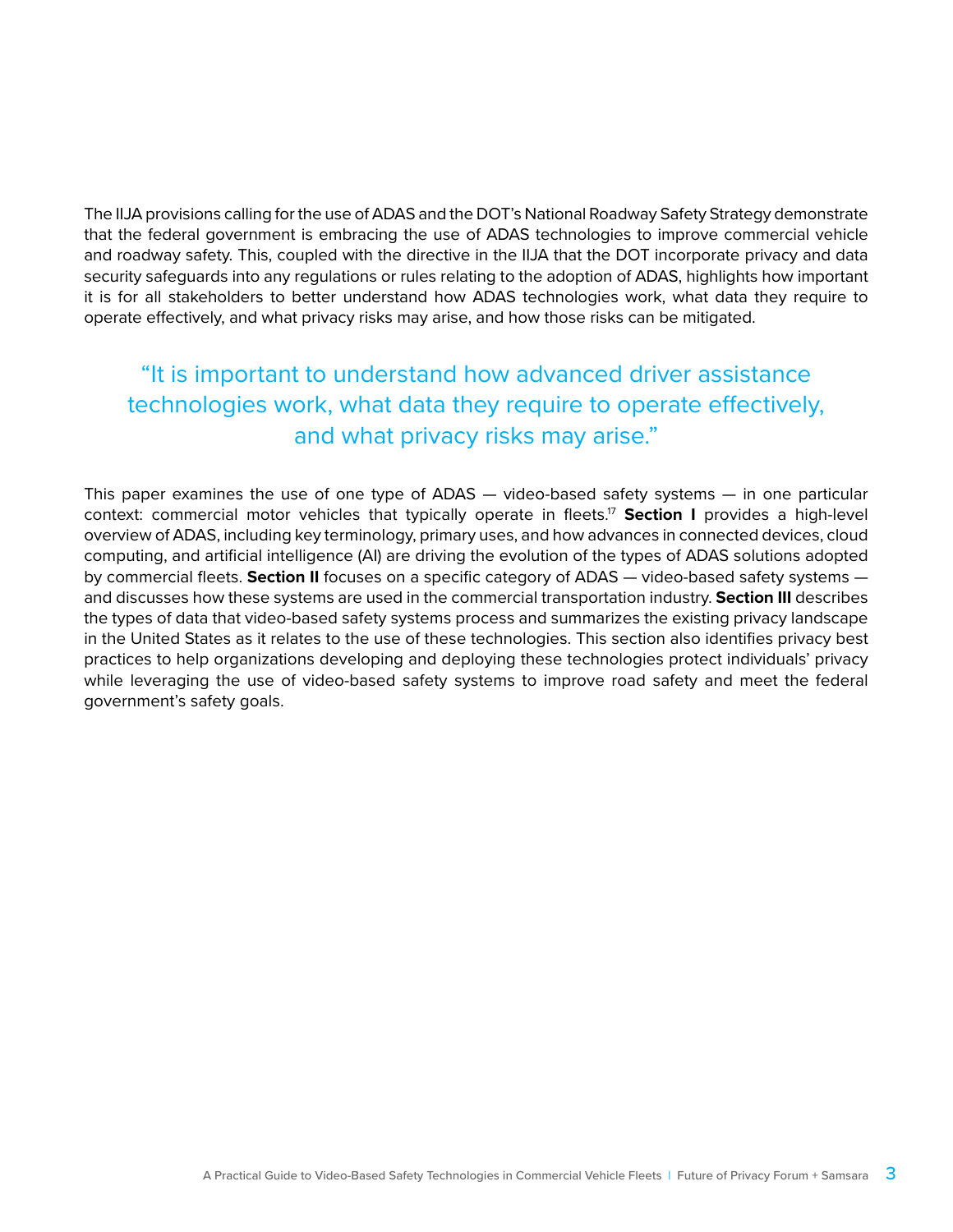### **SECTION I: AN OVERVIEW OF ADVANCED DRIVER ASSISTANCE SYSTEMS (ADAS)**

**ADAS** is an umbrella term used to refer to many vehicle safety technologies. This section breaks down the main categories of ADAS, describes how ADAS use data to prevent or reduce the severity of crashes, and identifies recent technological advancements that have led to the development of more sophisticated ADAS solutions.

#### **A. ADAS Technologies Use Cameras and Sensors to Enable Data-Driven Safety Measures**

ADAS are technological features that improve vehicle safety and efficiency.18 Examples of ADAS include adaptive cruise control, anti-lock brakes, forward collision warning, lane departure warning, and traffic signal recognition.<sup>19</sup> ADAS can also include cameras and sensors that improve a driver's view of the road, detect driver distraction, and alert drivers and fleet managers in real-time to potential safety risks. Some of the most technologically advanced ADAS allow commercial fleets to actively monitor and record safety issues, and facilitate more effective driver coaching.

| <b>TYPE OF ADAS SYSTEM</b>                      | <b>DESCRIPTION</b>                                                                                                                                                                        | <b>EXAMPLE OF ADAS TECHNOLOGY</b>                                                                                                                                                                                                                                                                                                    |
|-------------------------------------------------|-------------------------------------------------------------------------------------------------------------------------------------------------------------------------------------------|--------------------------------------------------------------------------------------------------------------------------------------------------------------------------------------------------------------------------------------------------------------------------------------------------------------------------------------|
| <b>Adaptive Systems</b>                         | Adaptive systems help vehicles make<br>adjustments (e.g., adjust vehicle speed<br>and spacing) to drive more safely<br>based on data from the surrounding<br>environment.                 | Adaptive cruise control uses radar or<br>laser sensors to detect the distance<br>between vehicles and automatically<br>adjust vehicle speed to maintain an<br>optimal distance.                                                                                                                                                      |
| <b>Automated Systems</b>                        | Automated systems can take over<br>and control the vehicle in case of an<br>impending collision.                                                                                          | <b>Automatic emergency braking systems</b><br>can alert a driver to an imminent crash<br>and automatically apply the brakes to<br>help avoid a collision.                                                                                                                                                                            |
| <b>Warning Systems</b>                          | Warning systems generate automated,<br>in-cab alerts (e.g., warning lights and<br>audio alerts) that help drivers anticipate<br>possible safety risks in real-time.                       | <b>Forward collision warning measures</b><br>the distance, angle, and relative speed<br>between vehicles and other objects in<br>front of the vehicle on the road. These<br>systems use audio alerts to warn drivers of<br>impending collisions.                                                                                     |
| <b>Video and Sensor-Based</b><br><b>Systems</b> | These systems use cameras<br>and sensors to give drivers and<br>administrators more awareness of<br>safety-critical events, like harsh braking,<br>rolling through stops, and collisions. | Road-facing cameras and dual-facing<br>cameras (recording the road ahead<br>and the driver in-cab), can help drivers<br>actively avoid collisions by enhancing<br>the field of view and signaling alerts to<br>drivers in real-time when the systems<br>detect external safety issues or<br>distracted driving behaviors in the cab. |

The following chart sets out the four main categories of ADAS:<sup>20</sup>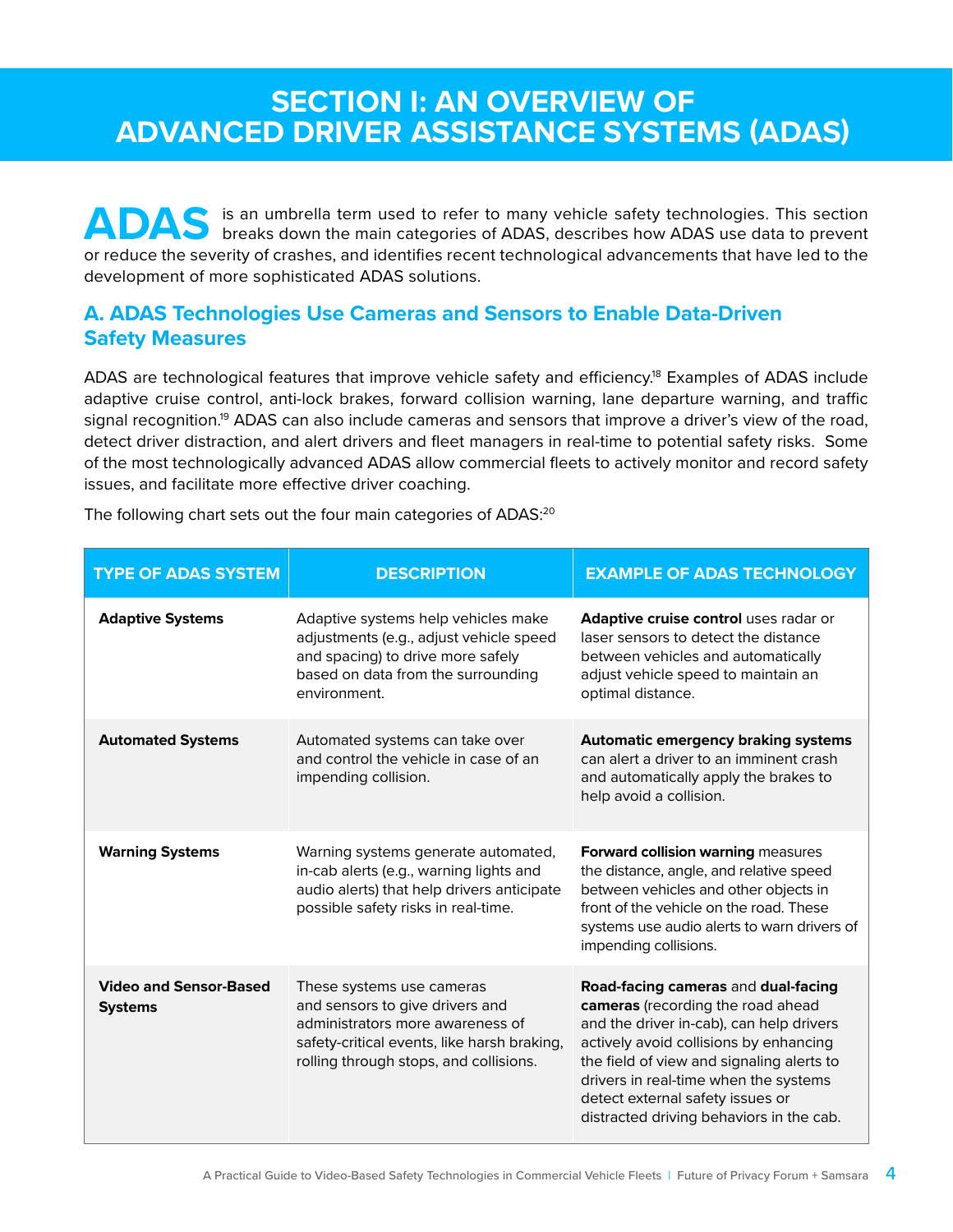#### **B. Commercial Fleets Have Substantial Incentives to Adopt ADAS Technologies that Improve Safety & Efficiency**

Commercial fleets primarily use ADAS to improve safety, $2<sup>1</sup>$  a key feature of these technologies that has been recognized and embraced by the federal government. In October 2019, the Federal Motor Carrier Safety Administration launched Tech-Celerate Now, an initiative aimed at expanding the adoption of ADAS technologies by the trucking industry "because of their demonstrated potential to reduce fatalities, injuries, and crashes."<sup>22</sup> Tech-Celerate Now found that ADAS technologies can help avoid or mitigate the impact of safety incidents by improving a driver's view of the roadway, monitoring for driver training, alerting drivers in real-time to impending danger ahead or on the side of the vehicle, and maintaining safe travel distances between vehicles.23

Commercial fleets also use ADAS to increase operational efficiencies and lower costs. For example, a 20-vehicle fleet would save approximately \$277,150 if its vehicles were equipped with ADAS at a cost of \$54,491. That translates to \$5 worth of savings for every \$1 spent on ADAS technologies,<sup>24</sup> with savings generated through lower insurance premiums, $25$  reductions in legal claims, improved driver retention, $26$ lower operating costs, and improved vehicle repair and maintenance.<sup>27</sup>

#### **C. Technological Advancements in Cloud Computing and Artificial Intelligence Have Improved ADAS Functionality and Effectiveness**

ADAS technologies are not new. Indeed, features such as anti-lock braking, lane departure warnings, and electronic stability control are examples of ADAS solutions that have been around for decades and are likely familiar to both passengers and commercial drivers.<sup>28</sup> However, relatively recent advancements in Internet of Things (IoT) technology, cloud computing, and AI have transformed ADAS significantly, especially ADAS in the "Video and Sensor-Based" and "Warning Systems" categories described in the chart above.

Video-based safety technologies, the specific focus of this paper, are an example of ADAS solutions that can employ both video and sensor-based and warning systems, and have advanced tremendously due to the developments described in the chart on the following page.

Many of the latest ADAS technologies use IoT connectivity, cloud computing, and AI to generate, process, and analyze data for commercial fleets that fleet managers and drivers were not previously able to access. This data includes video upload and GPS tracking, safety indicators, vehicle diagnostics, and real-time insights into driver performance. Organizations can use this information to make better, data-driven decisions, including decisions around efficiency and safety.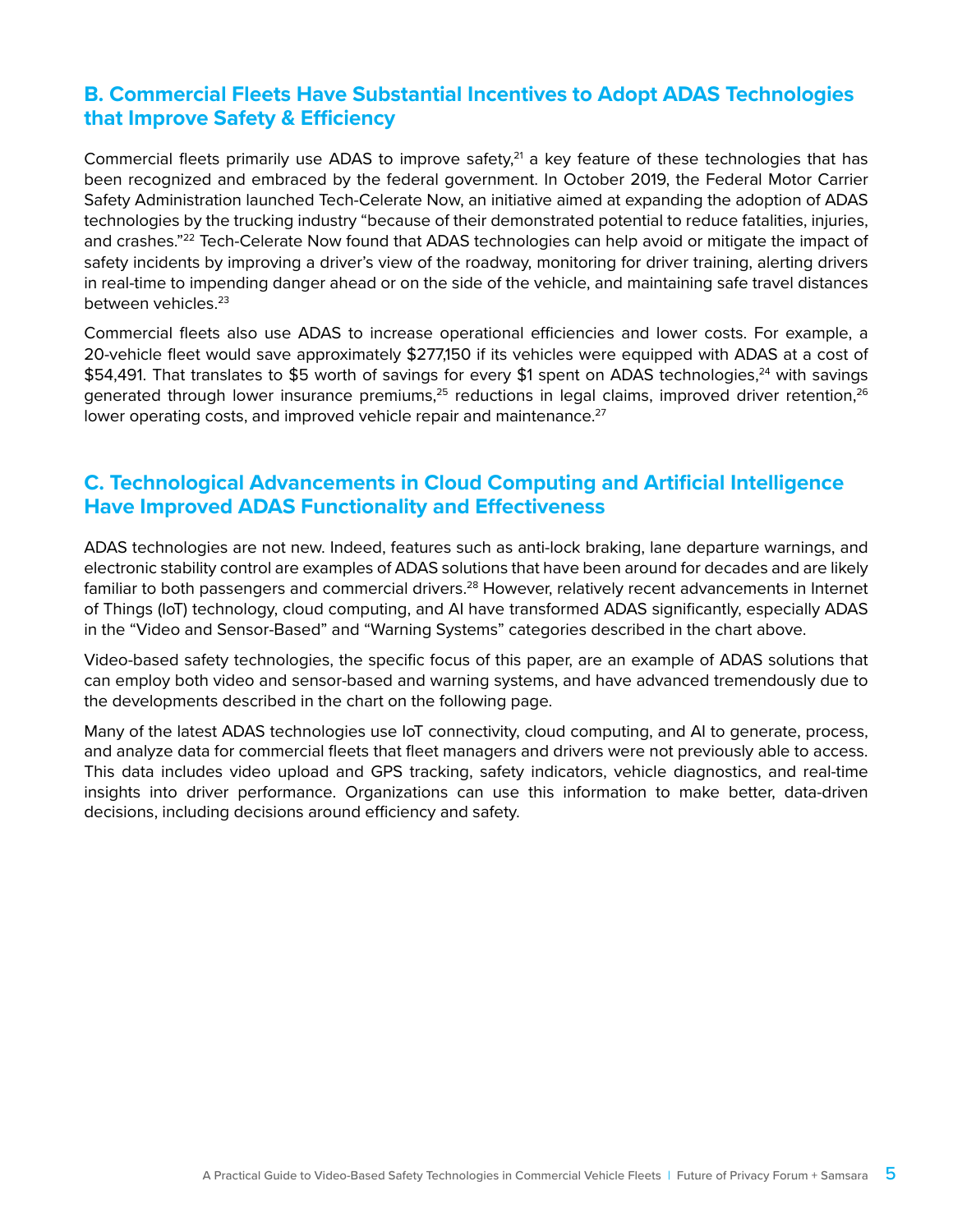**IoT** is the network of many physical devices ("things") that are embedded with sensors, software, and other technology. These sensors, software, and other technology allow physical devices to exchange data with other devices and systems over the internet or other communication networks.29 This IoT-enabled digital connectivity is crucial to commercial transportation companies<sup>30</sup> because it provides access to data that was previously siloed in physical objects and was difficult to aggregate and analyze. With IoT, organizations can upload large amounts of data from physical devices to a cloud environment, where it can be securely stored and processed. It also enables real-time analytics and monitoring to maximize operational efficiencies and reduce costs.

By connecting vehicles and other physical objects to the digital world, IoT gives the commercial transportation industry greater insights into current operations, and creates opportunities for new ways to address problems like vehicle routing and dispatch, fuel efficiency management, preventative maintenance, and road safety.

**Cloud computing** is also relevant to ADAS. This technology enables the delivery of computing services, such as databases, networking, software, and analytics, over the internet or "cloud," rather than through individual data centers or servers. This allows key services to be provided centrally, accessible from anywhere and infinitely scalable. Cloud computing has significantly lowered computing and storage costs, enabling massive amounts of data to be efficiently processed and analyzed. Together, IoT and cloud computing can automate a business's systems and processes in a cost-effective way that supports real-time control and data monitoring.

#### **Internet of Things The Cloud Computing The Artificial Intelligence**

**AI** is also a key enabler of new kinds of ADAS. AI refers to the science and engineering of making computers, machines, and systems that mimic the human mind's problem-solving and decisionmaking capabilities.<sup>31</sup> AI covers a variety of programming and system design sub-categories, including robotics, scheduling and planning systems, natural language processing, neural networks, computer sensing, and machine learning.32 AI-powered systems that use machine learning can be trained to use specialized algorithms to study, learn, and make predictions and recommendations from large data sets. Machine learning (ML) is the "field of study that gives computers the ability to learn without being explicitly programmed."33 ML involves teaching a computer to identify and recognize patterns by example, rather than programming specific, predetermined rules.<sup>34</sup> By ingesting image, video, and audio data from IoT, ML can identify and understand future and operational trends, detect anomalies, automate processes, and increase efficiency.

#### **D. Many Commercial Fleets Use Video-Based Safety Systems, Employing Technologies from Basic Dash Cams to AI-Powered Video Telematics**

As ADAS have become more affordable and widely available, it has become easier and more common for commercial fleets to adopt them. This is especially true for plug-and-play solutions such as video-based safety systems that can utilize cameras and sensors to track a vehicle, detect safety issues, and actively assist drivers. This section provides an overview of the different types of video-based safety solutions commonly adopted by commercial fleets and describes how these solutions can help fleets improve their safety programs, increase efficiency and visibility into operations, and reduce costs.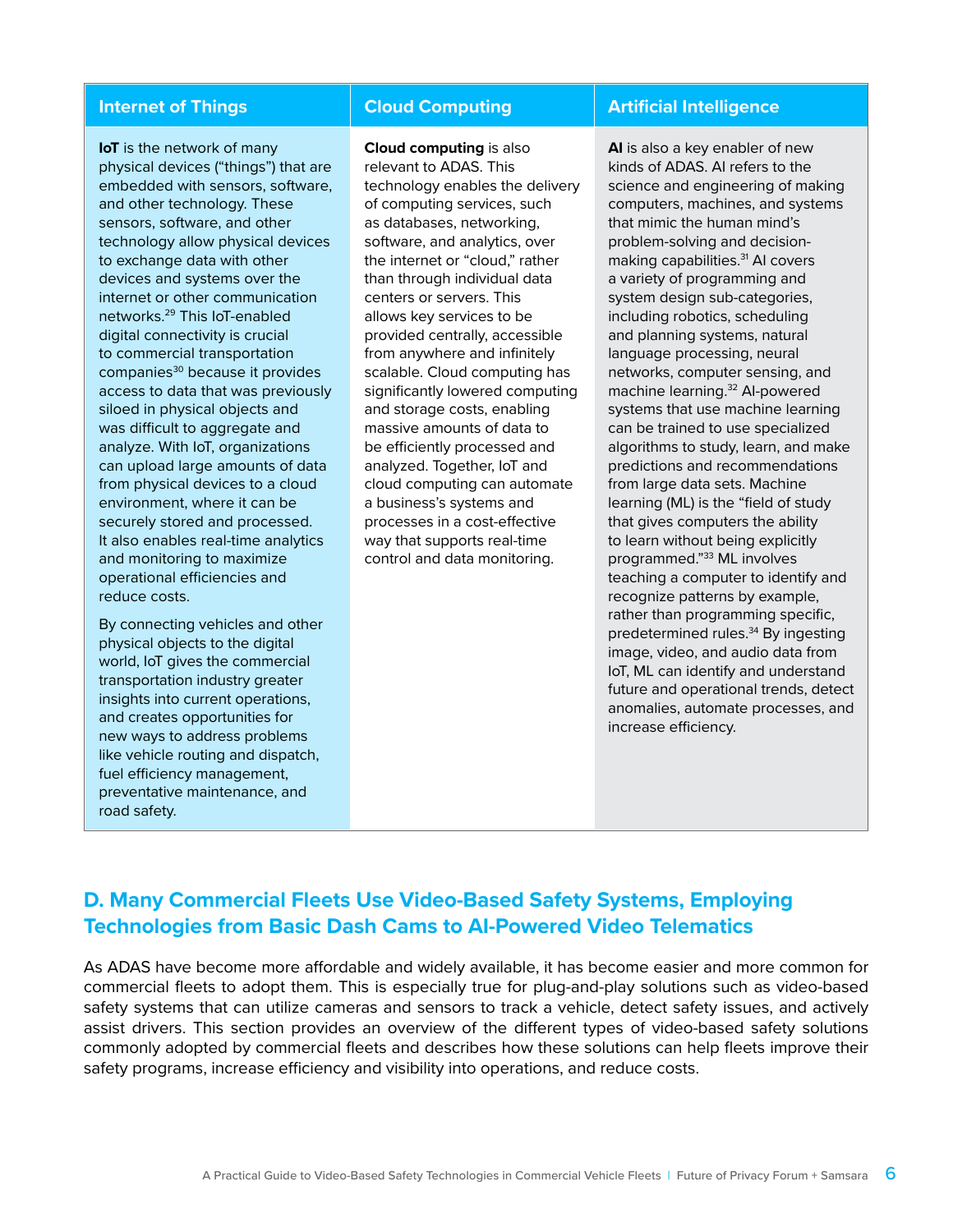### **Types of Video-Based Safety Systems**

#### **Basic Dash Cams**

The most common video-based safety system adopted by commercial fleets is the dash cam. Dash cams can be installed on a vehicle's dashboard or windshield to capture footage of the road ahead (front-facing), activity outside and inside the cab (dual-facing), or a 360° view of a vehicle and the surrounding road (multicamera system). The most basic dash cam technology records footage, but does not analyze or process the data it captures to draw connections and inferences between that data and the vehicle's diagnostics (e.g., harsh brakes or accelerations). Basic dash cams use a capture-all data approach, while more advanced dash cams employ a process focused on limiting collection and retention only to relevant data. Basic dash cam technology often requires manual review of substantial amounts of footage to identify relevant events, making these recordings inefficient for driver training or for any real-time operational use. Advanced dash cams using video telematics can increase efficiency by minimizing manual review. At the same time, these more advanced systems can be configured in a more privacy protective way than basic dash cams, discarding video that is unrelated to a safety incident.

### "Basic dash cams use a capture-all data approach, while more advanced dash cams employ a process focused on limiting collection and retention only to relevant data."

#### **Video Telematics**

The main difference between basic and more advanced dash cams is how the latter uses telematics. Telematics refers to systems that collect and transmit vehicle and driving data that can later be used to help fleet managers make decisions regarding driver training, vehicle maintenance, fuel management, and route planning.<sup>35</sup> When installed in a vehicle, a telematics system can collect and track many kinds of data, including vehicle data (e.g., vehicle location, trip status and purpose, driver information, trip time and date); driving performance data (e.g., speeding, harsh acceleration, idling times); and diagnostics data relating to vehicle condition (e.g., tire pressure, fuel efficiency, part malfunctions). Telematics systems can collect this data from a vehicle and transmit it to a cloud server where it can be accessed by various authorized end-users in different locations, including drivers and fleet managers.

Certain dash cams connect with a telematics system — a technology referred to as video telematics. Video telematics combine vehicle and driving data with video footage to provide more context around any driving incident, giving drivers and fleet managers greater insight into driver and vehicle performance. Video telematics typically have Wi-Fi or cellular connectivity, enabling them to transmit data to a secure cloud environment. By contrast, basic dash cams might not connect to the internet, meaning they store footage only on the dash cam device itself and cannot upload footage to the cloud. As a result, they require manual review and retrieval of footage, which is inefficient and often resource intensive.

#### **AI-Powered Video Telematics**

The most sophisticated video telematics solutions are powered by both on-device (edge computing) and cloud-based AI. Edge computing describes data processing on the dash cam device that occurs in decentralized storage locations (i.e., at or near the data source), which reduces latency.<sup>36</sup> Cloud computing refers to data processing in a centralized storage location with high processing and computing power, which supports larger-scale data analysis.<sup>37</sup> Al-powered video telematics use predictive and prescriptive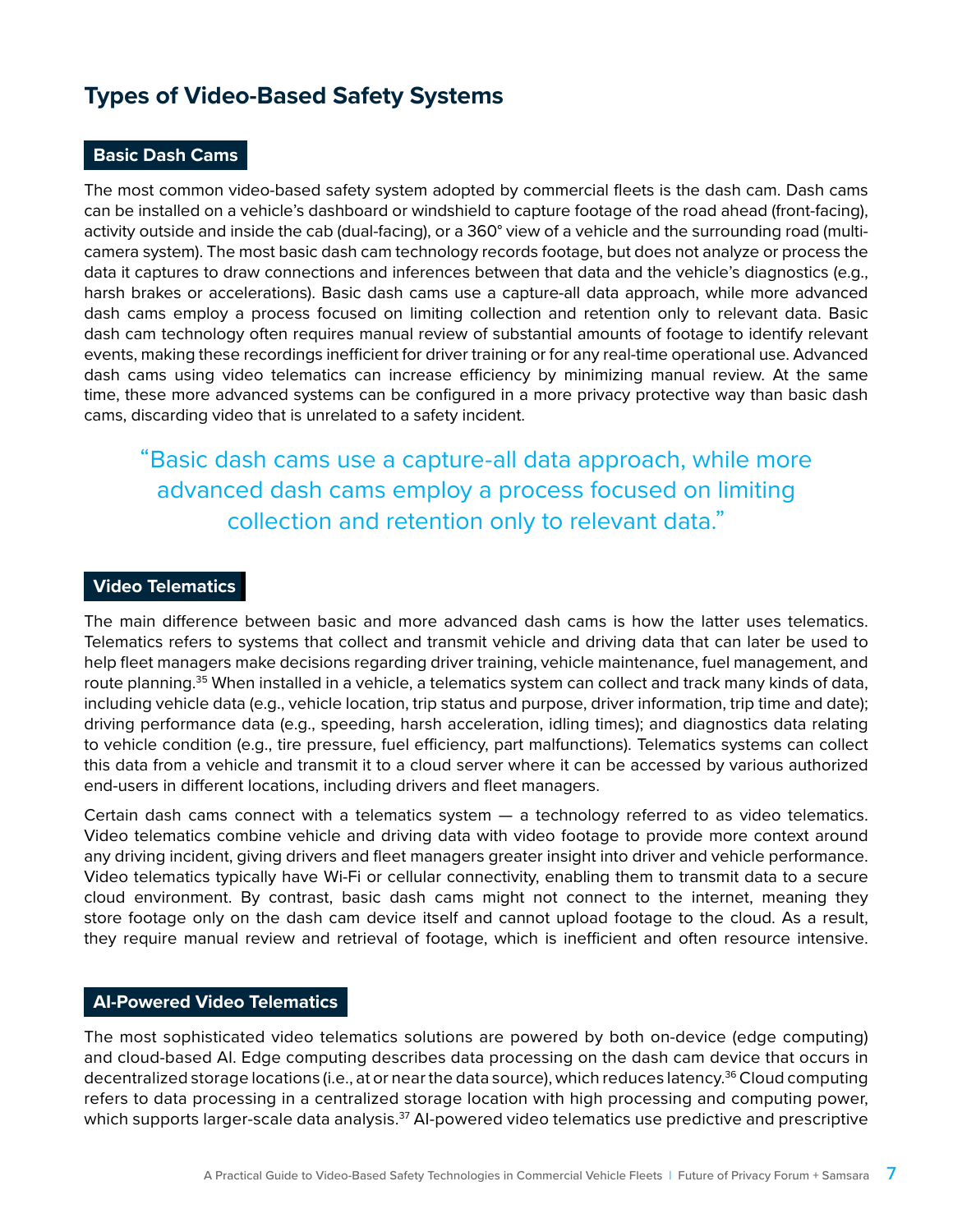

capabilities to improve driving behavior. For example, some of these systems use computer sensing, a field of AI that trains computers to understand the visual world to detect unsafe driving behavior, such as cell phone usage, distracted driving, and drowsiness, in real-time.

With both AI-powered and non-AI powered video telematics systems, driving performance can be improved with real-time notifications about harsh driving events and distracted driving behavior. Moreover, by honing in on relevant events (i.e., unsafe or risky driving incidents) these systems offer prescriptive tools fleets can use to coach drivers and improve training programs.

As reflected in the chart above, while basic dash cams can record event footage, they have limited capacity to identify harsh driving events or certain behaviors in real-time, efficiently record data, or help coach drivers. Moreover, unlike video telematics and AI-powered video telematics, basic dash cams cannot provide drivers with real-time notifications about risky driving behavior, such as harsh acceleration or, in the case of AI detection, distracted driving. These real-time notifications provide immediate feedback that can help a driver adjust their behavior in the moment, thereby proactively addressing unsafe conduct that could lead to a crash. Given these limitations, it is more technologically advanced video-based safety solutions — namely those connected to a telematics device and the internet, and powered by AI — that have the capacity to yield the most significant safety benefits for commercial fleets.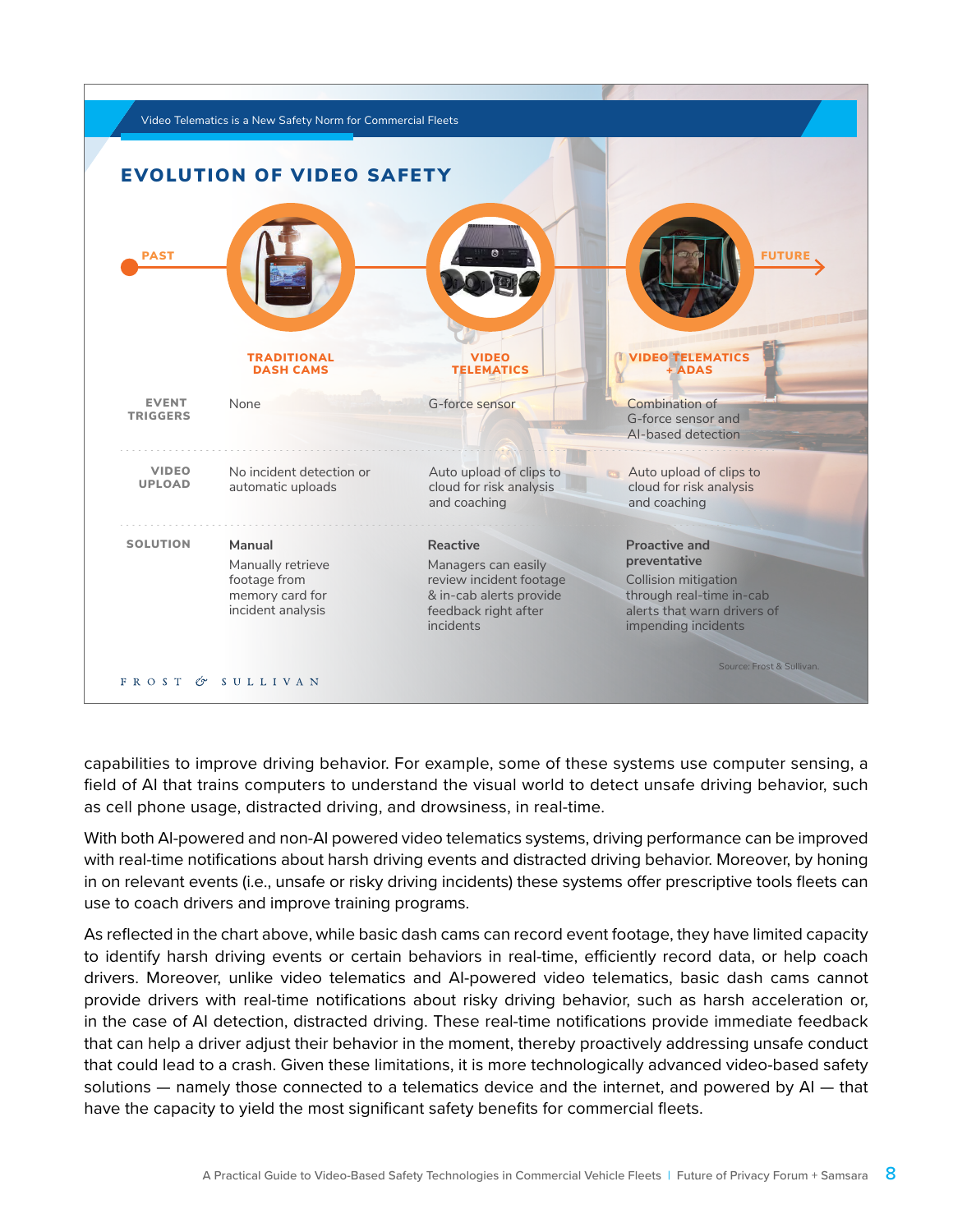**SECTION II: HOW VIDEO-BASED SAFETY SYSTEMS USE DATA TO REDUCE DRIVER DISTRACTION, DEVELOP MORE EFFECTIVE FEEDBACK AND TRAINING, AND INVESTIGATE ROAD INCIDENTS INVOLVING COMMERCIAL FLEET VEHICLES**

#### **A. Improving Road Safety Through Reducing Driver Distraction and Other Dangerous Driving Behaviors**

When combined with driver coaching and telematics, video monitoring systems can reduce safety-<br>related events (e.g., harsh braking and collisions) by 52%.<sup>38</sup> Moreover, the use of dual-facing video monitoring systems can result in a 60% reduction in accidents.<sup>39</sup>

Two specific ways that AI-powered video telematics can improve safety are through detection of distracted driving behaviors and tailgating. Distracted driving detection works by using AI to analyze an individual driver's natural head positioning while they operate the vehicle. For example, the technology can use that positioning to develop a baseline for engaged driving head position. The system identifies deviations from this baseline, which indicate when a driver may be distracted. In addition, some AI-powered video telematics systems can detect conduct such as phone usage, eating, drinking, and seat belt usage.

Distracted driving prevention is one way AI-powered video telematics systems utilize predictive and prescriptive capabilities to improve safety. With these capabilities, the system can identify and notify drivers and fleet managers of potentially risky and unsafe behaviors in real time. For example, if the system detects a driver looking down to use his cellphone while driving, the on-device AI will classify this behavior as "distracted driving," and an audible in-cab alert will notify the driver so they can adjust their behavior. This information can also be shared instantaneously with the driver's fleet manager and stored to use for driver coaching, and managers can prioritize only collecting video footage for critical safety behavior for coaching purposes. An organization may also choose to give drivers an opportunity to correct their behavior after receiving an in-cab alert before the event is logged, providing drivers an extra element of control.



"The use of dual-facing video monitoring systems resulted in a 60% reduction in accidents."

*Example of AI-powered distracted driving detection.*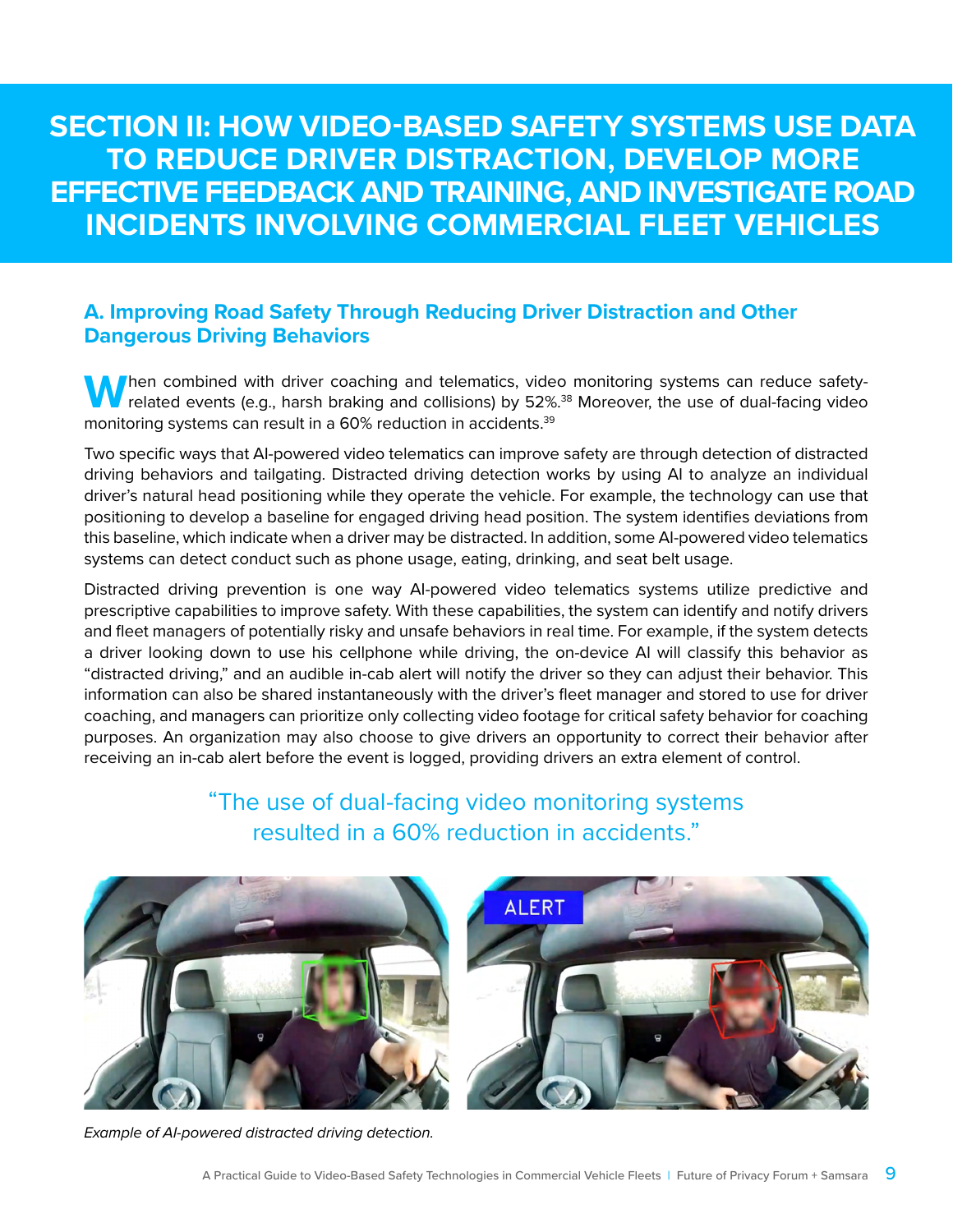

*Example of tailgating detection.*

Tailgating is another unsafe driving behavior that AI-powered video telematics systems can detect and mitigate through the use of algorithms that monitor how long a vehicle has maintained an unsafe following distance. For example, if a vehicle has been following the vehicle in front of it at an unsafe distance for longer than a certain period of time, the system can notify the driver with an in-cab audio alert, prompting the driver to adopt a safer following distance. The system can also capture and upload the event to the cloud for use for driver coaching. Some systems allow fleet managers to configure the settings to adjust the threshold following distance time to a longer or shorter period.

When a dash cam detects an event such as distracted driving or tailgating, data captured by the device can be automatically uploaded to the cloud environment. Some AI-powered video telematics systems also allow fleet managers to manually request to download segments of footage if the data remains on the device and has not been automatically overwritten. Data recorded and saved in the cloud can be protected by customizable data access controls, so that it is only accessible to authorized individuals (e.g., a fleet safety manager may need to see dash cam footage, whereas a maintenance manager may not). When reviewing uploaded footage or images, fleet managers can determine whether the event should be dismissed, addressed through driver coaching, or saved for another purpose, such as driver exoneration or for use in connection with an insurance claim.

In addition to identifying particular safety-related incidents, some video telematics systems can analyze data across numerous trips, vehicles and drivers, generating inferences to help fleets assess driver safety and track improvements and increase efficiency at both the driver and organizational levels.

#### **Driver Safety Scores**

Some systems give fleet managers the option of generating individualized safety scores for each commercial driver. Safety scores can be generated by assigning certain values to different driving events, such as harsh braking, acceleration, rolling stops, collisions, tailgating, and distracted driving. If an event is automatically detected by the device or manually identified by a fleet manager, it can adversely impact the driver's overall safety score. Video telematics systems may provide set default values for various driving events; however, organizations can often adjust these values to configure the relative importance of specific factors. This allows fleets to customize the methodology for calculating a safety score to reflect their particular organizational goals and priorities. For example, if a fleet manager is particularly focused on reducing a particular driving behavior, such as tailgating, the manager can attribute a greater value to that driving event to give it a greater impact on the overall safety score. Fleet managers can also elect to positively weigh certain driving behaviors, such as defensive driving, to offset negative scores and reward safe driving.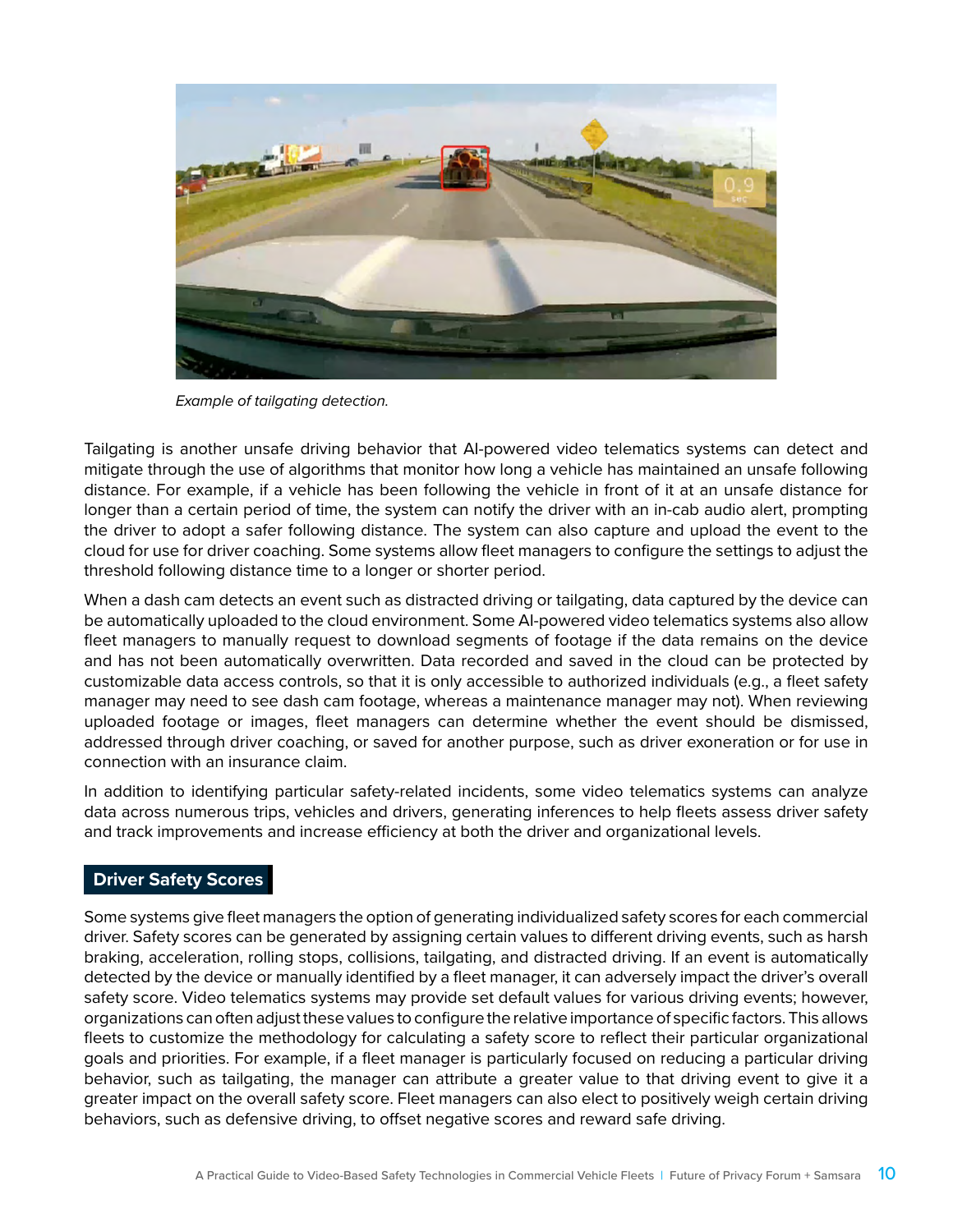Some systems enable drivers to view their safety score and the safety events impacting that score, giving drivers insight into their performance and helping them identify habits and behaviors that might need improvement. Some systems also support the option of generating a leaderboard of an organization's driver safety scores; leading drivers can be identified or listed without using their names. Whether a leaderboard uses names or not, it allows drivers to see how they rank against others within their organization. Safety scores can be used to form the basis of an organization's safety program, honing in on areas that need coaching, helping to identify fleet-wide trends, and setting priorities based on how an organization decides to weigh factors that feed into the driver safety score.

#### **Improving Operational Visibility**

Data captured by video telematics systems also gives fleet managers greater insight into their operations to improve overall fleet safety and efficiency. For example, data can be used to help fleet managers identify areas where drivers might need more training (e.g., driving in inclement weather, driving in rush hour traffic, etc.) and areas where drivers are excelling. Data can also provide for better route optimization and planning by pinpointing routes that are congested, closed-off, or dangerous.

Unlike basic dash cams, video telematics systems do not continuously upload and store all of the data they record — these devices only upload relevant footage. This footage may be data that the device, through AI and sensors, identifies as relating to a risky or unsafe driving event (e.g., a harsh acceleration, sharp turn, or a collision). This means that fleet administrators do not have to review potentially large amounts of footage to identify relevant events. It also enables more targeted data uploads to limit data collection to what is necessary for the technologies to properly function.

#### **B. Investigating Incidents and Driver Exoneration**

There are substantial incentives for fleets to adopt video-based safety systems. As described above, these systems can reduce the frequency and severity of collisions, resulting in fewer injuries to fleet drivers and other road users. In addition, footage captured from basic dash cams or video telematics systems can be used in the event of a collision or insurance dispute, to reconstruct key events, exonerate not-at-fault drivers, and protect carriers from spurious claims and punitive verdicts. Using footage as evidence to shield drivers and carriers from large legal verdicts has become particularly appealing for the trucking industry, as research shows that the number and size of verdicts against commercial carriers are increasing significantly.40

In lawsuits involving accidents with large commercial vehicles where the verdict was over \$1 million, the average verdict amount increased nearly 1000% from 2010 to 2018, rising from \$2.3 million to \$22.3 million.41 These verdicts have a significant, often devastating impact on motor carrier operations, including substantially higher insurance premiums distributed among all motor carriers.<sup>42</sup> Footage collected by video telematics solutions can help clarify a disputed factual record and immediately eliminate baseless claims. Footage can also streamline the insurance claims process and help quickly resolve questions raised by enforcement authorities during audits or inspections. This translates into potentially significant savings for carriers and protection for drivers by ensuring they can quickly address and dismiss a fraudulent claim.

The potential for dash cams and video telematics systems to save lives, reduce operating expenses, and enhance safety programs are making these technologies increasingly popular with commercial fleets. At the end of 2020, there were an estimated 2.1 million installed, active video telematics systems in commercial fleets in North America.<sup>43</sup> This number is expected to grow to approximately 4.4 million units by 2025.<sup>44</sup>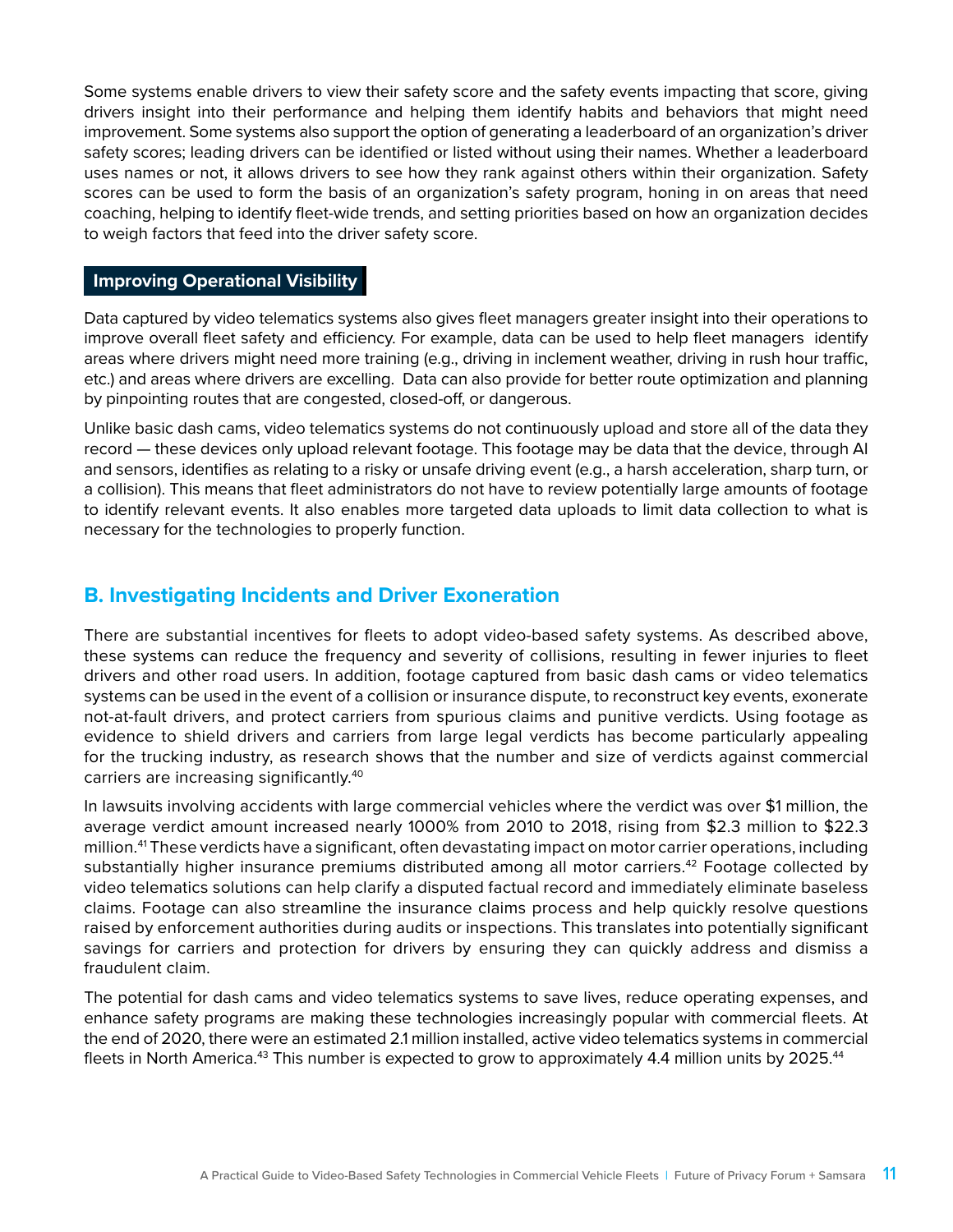### **SECTION III: PRIVACY RISKS CREATED BY VIDEO-BASED SAFETY SYSTEMS CAN BE MITIGATED BY ADOPTING DATA PROTECTION BEST PRACTICES**

**M** hile video-based safety systems hold promising benefits for commercial fleets, they also create data protection risks. Organizations should implement thoughtful privacy and security best practices to mitigate these risks when employing video-based safety systems and other ADAS. Video telematics solutions in commercial fleets typically collect and process several types of data, as summarized in the following chart.

| <b>Video data</b>              | Video-based safety solutions can record the environment directly in front of, around, and<br>inside the vehicle. This footage can pick up a variety of information, including images of road<br>signs, other drivers, pedestrians, and cyclists, as well as data about a driver's performance<br>and the behavior of drivers and passengers.                                                 |
|--------------------------------|----------------------------------------------------------------------------------------------------------------------------------------------------------------------------------------------------------------------------------------------------------------------------------------------------------------------------------------------------------------------------------------------|
| <b>Sensor data</b>             | Devices can include motion and depth sensors, which collect information about the vehicle's<br>immediate physical environment and movements.                                                                                                                                                                                                                                                 |
| <b>Audio data</b>              | Devices can include microphones that can capture audio of the driver's voice, as well as<br>acoustic sound from the device's surroundings.                                                                                                                                                                                                                                                   |
| <b>Biometric data</b>          | Cameras may collect and process biometric data about drivers.                                                                                                                                                                                                                                                                                                                                |
| <b>Location data</b>           | Telematics and other technologies that infer geolocation are common in commercial vehicles.<br>Some devices can record approximate location information using the device's IP address.<br>Devices may also derive precise geolocation information and other location information from GPS<br>satellites, the dash cam, or location-based services that use Wi-Fi and Bluetooth technologies. |
| <b>Driver behavior</b><br>data | Driving events such as collisions, tailgating, harsh braking, rapid acceleration, rolling stops,<br>and distracted driving can be automatically detected by the device, triggering an alert, or<br>manually identified by a fleet manager.                                                                                                                                                   |
| <b>Device data</b>             | Devices can generate log files that include information about hardware and software, device<br>identifiers, and IP addresses.                                                                                                                                                                                                                                                                |

### **A. Privacy and Data Processing Laws**

Generally, there are few workplace privacy protections for workers in the United States. Workplace monitoring is fairly commonplace, and data use practices are primarily governed by company policies, not regulations or statutes. Still, organizations developing or deploying vehicle safety technologies may find themselves subject to various privacy and data protection laws depending on where the technology is used, what types of data is processed, and the nature of the employment relationship.

For example, some states have enacted statutes regulating employer processing of certain biometric information, like Illinois's Biometric Information Privacy Act ("BIPA"). BIPA establishes obligations for how employers may process an individual's biometric information in Illinois.<sup>45</sup> The law requires employers to obtain consent or a written release from an employee or an authorized representative before collecting the employee's biometric information. Other states, like Texas, regulate how biometric information may be used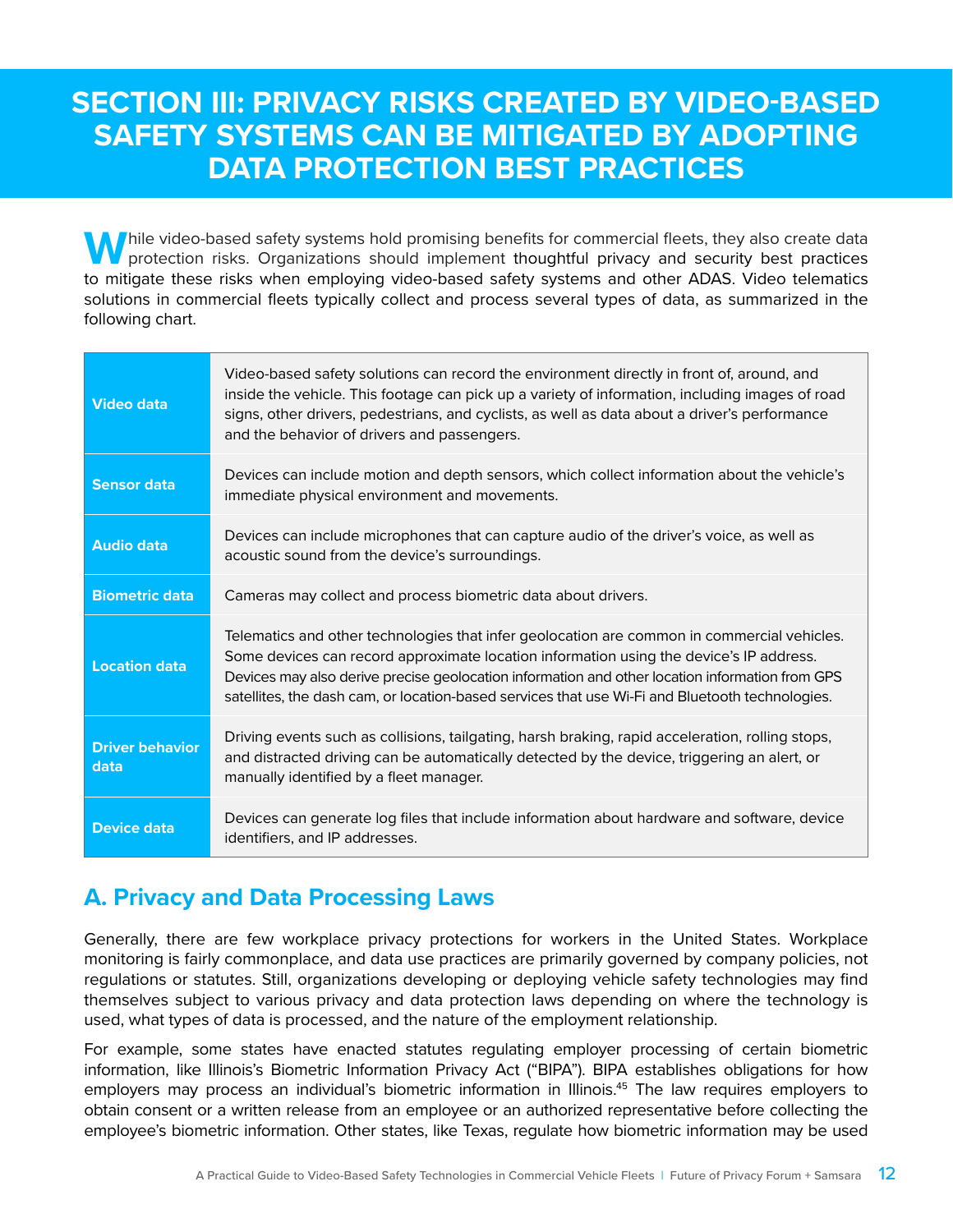for a "commercial purpose." There are also state and federal audio recording laws that may restrict employers' ability to monitor employee communications in some circumstances. Some states, like California and Maryland, generally require all parties to consent to an audio recording, while others only require one party to consent.<sup>46</sup> In short, privacy and data processing laws vary — in some cases widely — from state to state.

These laws continue to evolve, making it especially important for organizations to plan ahead when implementing privacy practices. And additional rules may be on the horizon. The Federal Trade Commission (FTC) is considering a broad rulemaking effort to limit privacy abuses.47 In addition, several states have passed new privacy laws, with more bills expected to be enacted this year, as well as forthcoming regulatory activity. For example, the California Privacy Protection Agency is in the process of making rules about profiling and automated decision-making under the California Privacy Rights Act (CPRA), which goes into effect in 2023, and may have important implications for companies' obligations.<sup>48</sup> Organizations that operate internationally must comply with global privacy laws, such as the EU General Data Protection Regulation. When collecting and using data that is subject to various privacy and data processing laws, some organizations choose to follow the highest standards and apply these requirements across all geographies, regardless of whether a particular person or data set resides within the strictest jurisdiction.

### **B. Privacy and Security Best Practices**

The volume and nature of personal data collected by video-based telematics in commercial fleets can give rise to privacy risks, including risks that are not addressed by the evolving landscape of privacy laws. To help navigate these challenges, this section provides privacy best practices for organizations building or implementing video-based safety technologies in fleet vehicles. By analyzing privacy considerations now, companies are able to comply with existing rules, stay ahead of the evolving regulatory and legal compliance landscape, and ensure that data-driven programs promote safety, trust, and respect for all stakeholders.

> **Privacy and Security Best Practices for Commercial Fleets Utilizing Video-Based Safety Technology**

- › Understand what data is being collected and the purpose for collecting and processing it;
- › Select a solution equipped with built-in privacy and security protections;
- > Conduct a Privacy Impact Assessment to understand the impact of the solution you are using;
- > Employ data minimization strategies;
- > Use secure storage;
- › Be transparent (e.g., establish clear policies that explain how the solution is being used and how it might impact commercial drivers);
- › Implement appropriate security safeguards (e.g., data retention and deletion, access controls, penetration testing, appropriate encryption and secure transmission);
- › Use robust written contracts with third parties.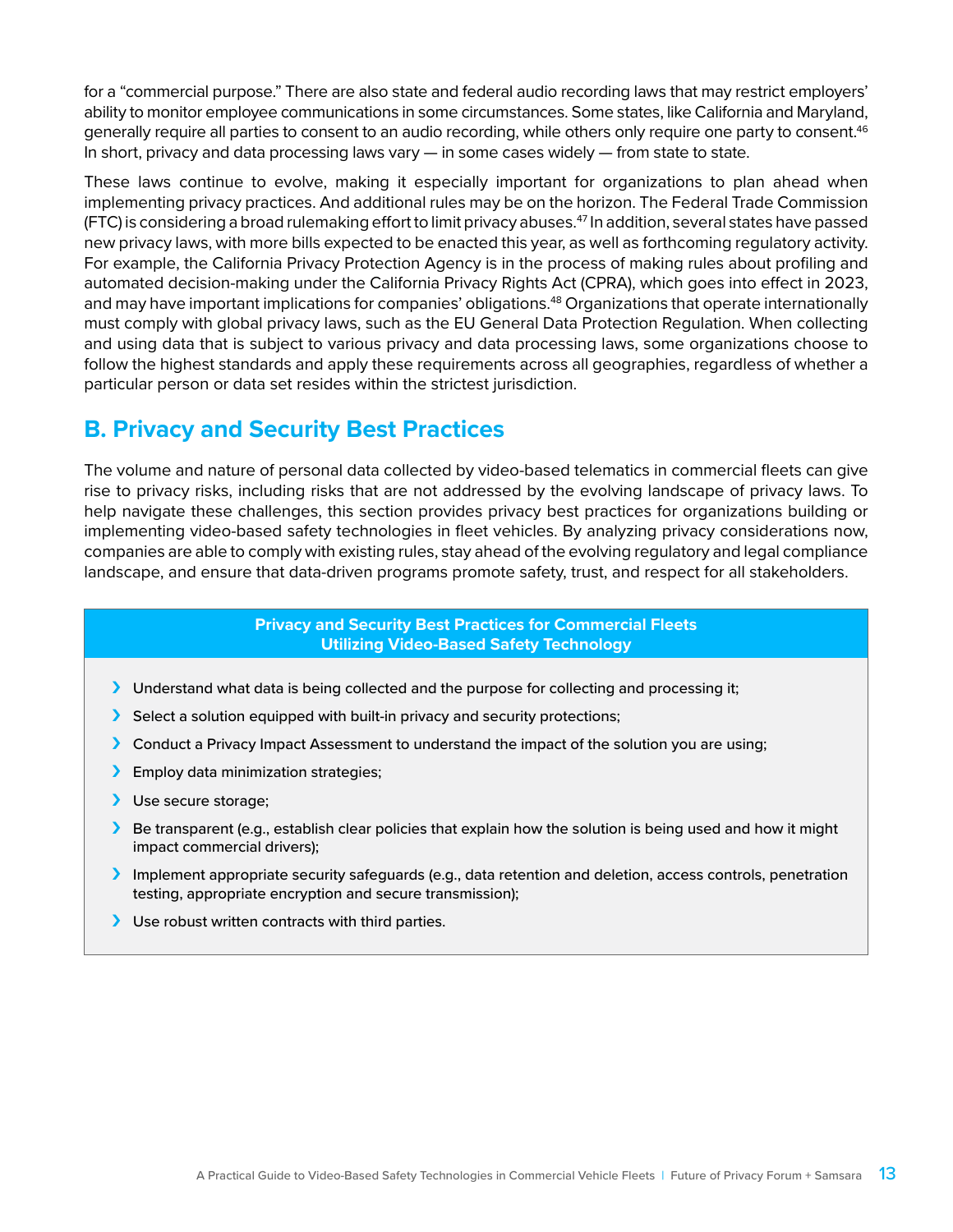#### 1. Implement Privacy by Design, Privacy Impact Assessments, Data Minimization Strategies, and Privacy Enhancing Technologies

Two important questions for organizations to ask whenever they consider collecting or processing personal data:

(1) Is there a clear, articulable purpose for collecting or processing this data?; and

(2) Is personal data being collected and processed only to the extent necessary?

Integrating and operationalizing privacy by design and privacy impact assessments allows organizations to answer these crucial questions and mitigate privacy risks.

A main objective of Privacy by Design, $49$  or data protection by design and default, $50$  is to design systems that retain the same functionality through the least-privacy-invasive means possible. Privacy by Design requires companies to think about privacy at the design stage of any product before it is built. It also means designing privacy into operational and business practices, including privacy checks in procurement operations, and creating processes to conduct privacy impact assessments. For technology providers, building privacy into the product from the beginning can help prevent incidents that may create legal risk for both the provider and the technology user; moreover, it can preserve individuals' confidence in the service and bolster brand reputation.

### "Integrating and operationalizing privacy by design and privacy impact assessments allows organizations to answer crucial questions and mitigate privacy risks."

Many video-based safety technologies have built-in privacy and security protections with customizable features that give organizations control over how to implement these technologies to achieve their particular privacy obligations and objectives.<sup>51</sup> This allows users to have control over camera placement, what type of information is collected and how, how long information is stored, who has access to what data, and what data may be shared with third parties.<sup>52</sup> For example, these features include customizable settings that control what data is uploaded and saved.<sup>53</sup> Rather than having video-based safety technologies upload data continuously, whenever the device is on, organizations can set the device to capture and upload only the data necessary to deliver stated safety benefits.<sup>54</sup> With this kind of customization, a carrier can set the device to transmit data to the cloud only when a harsh or unsafe driving event is detected.<sup>55</sup> Robust data access controls also play an important role in ensuring that privacy is properly protected. Such controls make it easy for organizations to align access to data collected by dash cams with company policies, so they can provide guardrails for the fair and proposed use of any footage.

Some video-based safety systems can be paired with privacy-protecting functionality. For example, leading services ensure that sensitive data is encrypted on device, in transit, and in cloud storage. Some solutions can connect with a device that allows a commercial driver to deactivate GPS data capture, temporarily shutting off the transmission of the vehicle's location coordinates to the cloud. This gives drivers a way to turn off location monitoring in circumstances where it may be unnecessary. Additionally, some dash cams come with physical lens covers, making it easy to cover internal or external facing lenses when the driver wants to also physically ensure that video is not recording. This can be useful to ensure the driver's privacy while he or she is off-duty in a truck's sleeper berth or to provide proof if the vehicle enters a secure location where video recording is prohibited.

When selecting a video-based safety system for a commercial fleet, it is important for carriers to understand whether the solution they are considering is equipped with these privacy and security protections. Solutions with these Privacy by Design features make it easier for carriers to maintain compliance and meet their privacy objectives while best serving their unique operational needs.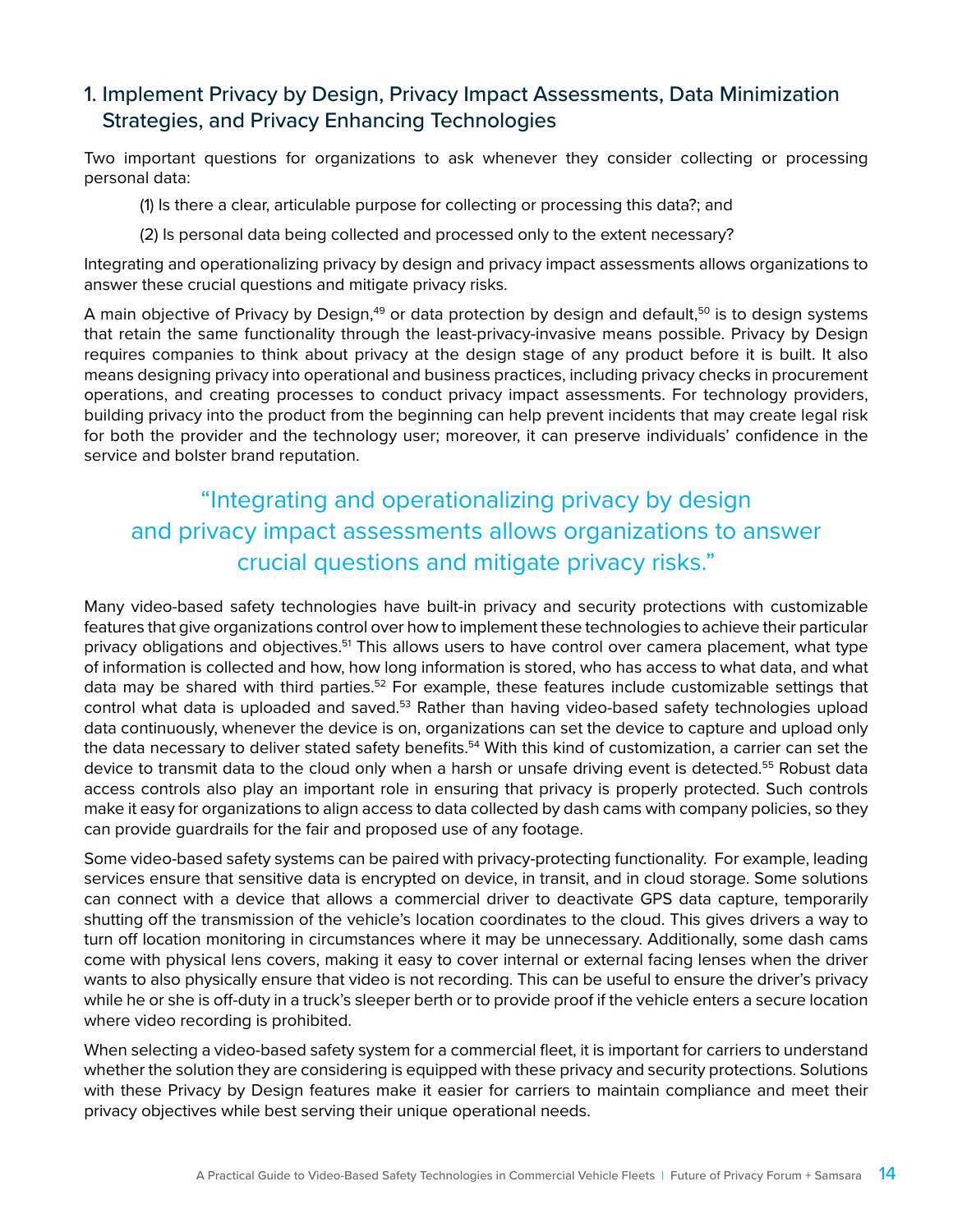Privacy Impact Assessments (PIAs) are another important tool for identifying privacy risks and preparing mitigation strategies. A PIA is typically started any time there is a new product or service that processes personal data, or when there has been a substantial change to an existing product or service that impacts the processing of personal data. For example, when implementing a video-based safety solution across a commercial fleet, a PIA can help a carrier better understand the potential privacy and security impacts of the solution and identify possible compliance steps to balance against any potential impact on an individual's privacy. Effectively completing a PIA requires cross-disciplinary efforts from different stakeholders within and outside of an organization. When completed properly, PIAs serve as valuable resources that help organizations efficiently scale and ensure they are meeting their legal obligations any time the organization considers processing personal data in a new way.<sup>56</sup>

#### 2. Provide Transparency

Organizations should provide full transparency and notice to drivers about what data is collected during their use of the commercial vehicle, how the data is being used, and whether the data is shared with third parties. Establishing a clear policy that addresses these points can help set drivers' expectations for how the technology will be used and how it might impact them.

A policy should address, among other things, why the technology is being used (e.g., to promote driver and road safety, to provide more effective driver coaching, in connection with insurance claims or legal proceedings including to exonerate drivers), individuals within the organization who are authorized to access footage, when footage is captured and saved, proper use of the footage, when footage may be disclosed to authorities or other third parties, and consequences for violating the policy. Putting a policy in place that specifically addresses how the organization will use dash cams, and consistently adhering to that policy, can help to earn the trust of drivers and promote a safety culture that is attuned to privacy concerns.

In addition to implementing relevant policies and procedures, organizations can provide transparency by leveraging technological features and tools. For example, driver applications on mobile phones or tablets can push real-time notices out to drivers. Where appropriate, they can also collect consent or other approvals. Another feature that helps provide transparency is in-cab audio alerts for particular types of recording or processing, such as live streaming. Live streaming establishes a peer-to-peer connection between a fleet manager's computer and the video telematics device, allowing the safety manager to communicate with the driver and see footage of the road, all in real time. By sounding an audio alert in-cab whenever live streaming is activated and ended, the driver and any passengers will always know when the feature is in use. Some video-based safety solutions do not allow this audio alert to be disabled.

Some video telematics solutions support transparency by granting drivers full visibility into their personal driving and safety statistics, giving drivers access to the same information as their managers so they can see exactly what is detected about their driving performance. Audit logs also support transparency by allowing fleet managers to review actions taken relative to specific videos and images within the organization, keeping a record of who within an organization is accessing footage and how it is being used. Such logs can serve as a valuable resource for resolving any concerns relating to potential misuse of any data collected by video-based safety technologies.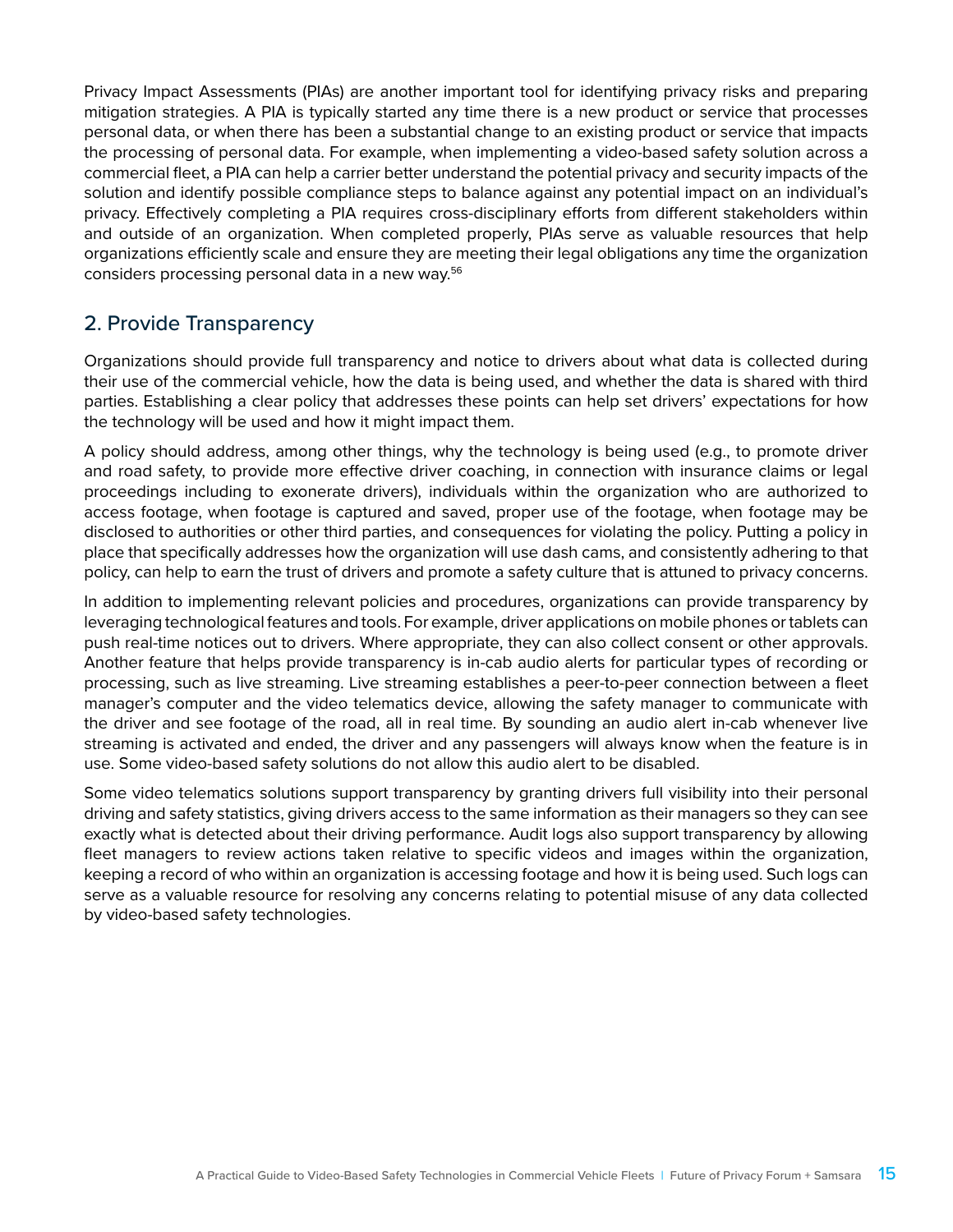#### 3. Ensure Security

Most privacy and data breach laws require organizations to implement adequate technical, organizational, and administrative security to protect personal information. For example, the FTC routinely requires companies to implement comprehensive data security programs, the California Privacy Rights Act refers to "reasonable security procedures and practices"57 and the NY SHIELD Act lists "reasonable safeguards."58 What is "reasonable" is often dictated by industry standards. Some important security safeguards include:

- › Appropriate encryption and secure transmission;
- › Third-party auditing of software provider's infrastructure: employee on-boarding and termination processes; internal access controls to production environments; and disaster recovery, data backup, and incident response processes;
- › Penetration testing: application-level, infrastructure-level, and hardware-level penetration tests at least annually. Results are triaged, prioritized, and remediated in a timely manner;
- › Role-based access controls: internal policies to determine which roles should have full or limited access to different pieces of information;
- > Redundant hosted software;
- > Data retention and deletion policies;
- › Privacy and security awareness and training throughout the company; and
- > Physical and environmental security of data centers.

Keeping up with new technologies and processes can become quite burdensome, especially for smaller businesses. Organizations may consider using a third-party, cloud-based solution that can significantly reduce compliance overhead and help maintain security over driver data. For example, many cloud-based technologies are routinely updated with security patches, and often include out-of-the-box role-based access control capabilities that allow organizations to limit who is able to view footage from internal-facing dash cams.

#### 4. Employ Robust Written Contracts with Third-Party Providers

When using third-party providers, it is important to have robust written contracts that capture the shared responsibility model. Commercial fleets should consider which party is in a better position to take on the risks and responsibilities associated with each piece of the contract. For example, the provider of the product should be responsible for the security of the overall cloud and the user of the product is best suited to be responsible for internal use and access policies and security. Contracts should include any other organization or use-specific requirements and provide adequate coverage should a security incident occur. Also, contracts should ensure that privacy protections travel with the data, making clear that data use and access restrictions apply to downstream recipients of the data.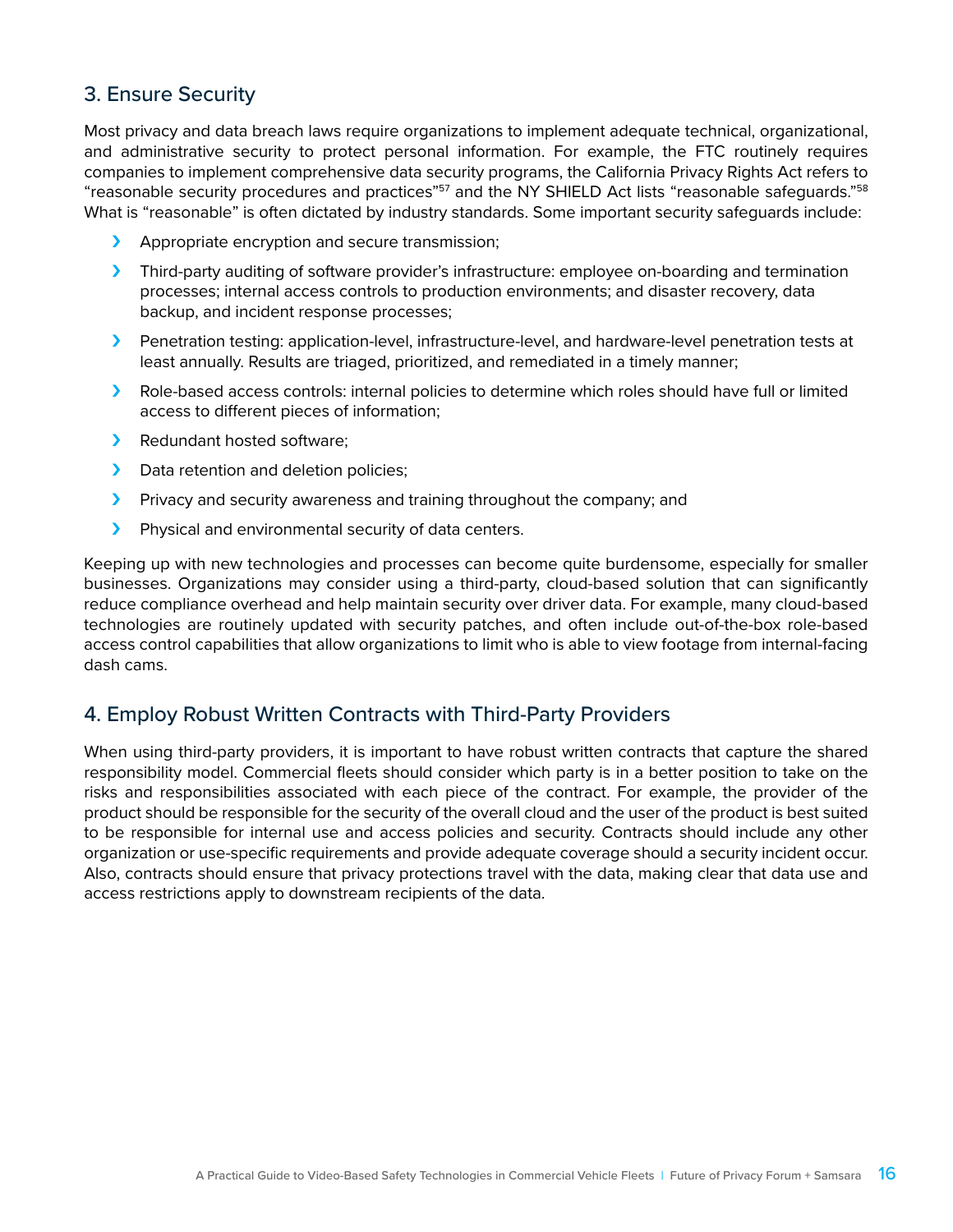### **CONCLUSION**

**DOT'S** National Roadway Safety Strategy, initiatives such as FMCSA's Tech-Celerate Now program, and key provisions of the IIJA calling for the use of ADAS to understand and address commercial vehicle safety indicate that the federal government is prepared to embrace these technologies to address the country's serious road safety problem. Moreover, these actions by the federal government signal that these technologies will become increasingly common in the commercial transportation industry. Advancements in IoT, cloud computing, and AI continue to transform the capabilities of ADAS systems, turning them into powerful tools that give commercial fleets access to data that can transform the safety, efficiency, and sustainability of their operations. While these technologies continue to become more sophisticated, they have also become more affordable and easy to deploy (such as plugand-play solutions like video-based safety systems), making them easier to adopt at scale.

As ADAS technologies become more prevalent, it is important that they be well understood. This is especially true for video-based safety solutions that implicate privacy concerns. Government studies required by IIJA that focus on the effectiveness of these systems and how they can best be leveraged in commercial fleets — with safety and privacy considerations top of mind — will be key in determining how policymakers and industry shape the future of data collection and use by commercial fleets. As the technology powering video-based safety solutions continues to evolve, it will be increasingly important for the federal government to continue to study how new technological advancements can be harnessed to address pivotal problems, such as road safety, and to consider how best to promote those benefits while mitigating risks to individual privacy.

Just as the technology will continue to develop, privacy and data processing laws will change as well. It is crucial for organizations to stay on top of — and ahead of — these developments by proactively implementing privacy best practices.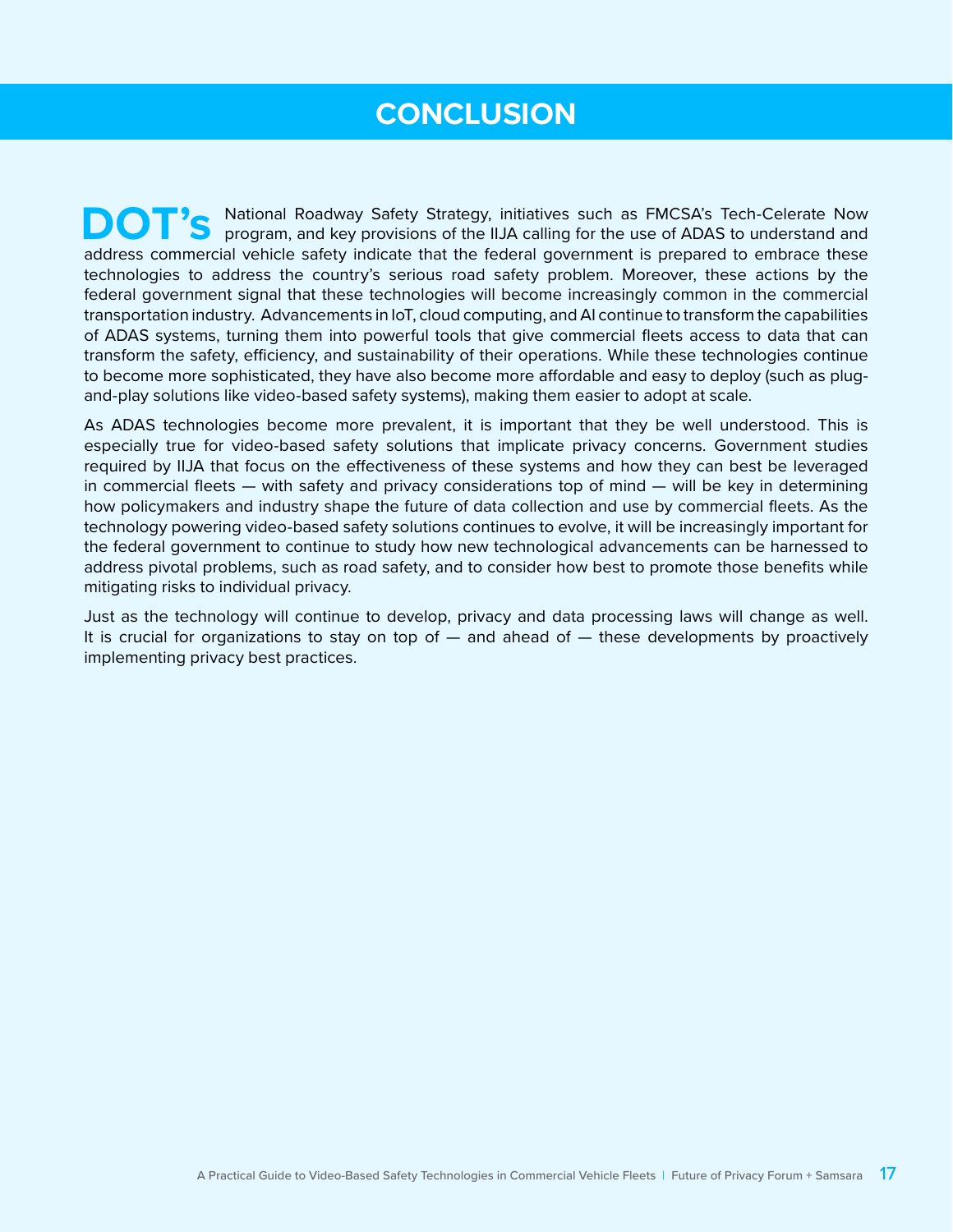### **ENDNOTES**

- 1 Cent. for Disease Control and Prevention, *State-Specific Costs of Motor Vehicle Crash Deaths*, Accessed Apr. 27, 2022, https://www. cdc.gov/transportationsafety/statecosts/index.html (noting that "38,000 people are killed in motor vehicle traffic crashes each year in the United States," which equates to over 100 deaths over a 365-day period.).
- 2 Nat'l Highway Traffic Safety Admin., *2020 Fatality Data Show Increased Traffic Fatalities During Pandemic*, (June 3, 2021), Accessed Apr. 27, 2022, https://www.nhtsa.gov/press-releases/2020-fatality-data-show-increased-traffic-fatalities-during-pandemic.
- 3 Nat'l Highway Traffic Safety Admin., *Early Estimate of Motor Vehicle Traffic Fatalities for the First Half (January–June) of 2021*, (2021), 1, Accessed Apr. 27, 2022, [https://www.transportation.gov/briefing-room/usdot-releases-new-data-showing-road-fatalities-spiked-first](https://www.transportation.gov/briefing-room/usdot-releases-new-data-showing-road-fatalities-spiked-first-half-2021)[half-2021](https://www.transportation.gov/briefing-room/usdot-releases-new-data-showing-road-fatalities-spiked-first-half-2021) (reporting that an estimated 20,160 people died in motor vehicle crashes in the first six months of 2021).
- 4 *Id*.
- 5 US Dept. of Transportation, *Nat'l Roadway Safety Strategy*, Jan. 2022, [https://www.transportation.gov/sites/dot.gov/files/2022-01/](https://www.transportation.gov/sites/dot.gov/files/2022-01/USDOT_National_Roadway_Safety_Strategy_0.pdf) [USDOT\\_National\\_Roadway\\_Safety\\_Strategy\\_0.pdf](https://www.transportation.gov/sites/dot.gov/files/2022-01/USDOT_National_Roadway_Safety_Strategy_0.pdf).
- 6 Fed Motor Carrier Safety Admin., *2020 Guide to Large Trucks and Bus Statistics*, (2020), Apr. 27, 2022, [https://www.fmcsa.dot.gov/sites/](https://www.fmcsa.dot.gov/sites/fmcsa.dot.gov/files/2020-10/FMCSA%20Pocket%20Guide%202020-v8-FINAL-10-29-2020.pdf) [fmcsa.dot.gov/files/2020-10/FMCSA%20Pocket%20Guide%202020-v8-FINAL-10-29-2020.pdf](https://www.fmcsa.dot.gov/sites/fmcsa.dot.gov/files/2020-10/FMCSA%20Pocket%20Guide%202020-v8-FINAL-10-29-2020.pdf) (defining "large truck" as "a truck with a gross vehicle weight rating (GVWR) greater than 10,000 pounds.").
- 7 Fed. Motor Carrier Safety Admin., *Large Truck and Bus Crash Facts 2018*, (Oct. 2, 2020), Apr. 27, 2022, https://www.fmcsa.dot.gov/ safety/data-and-statistics/large-truck-and-bus-crash-facts-2018.
- 8 *Id*.
- 9 U.S. Bureau Lab. Stat., *Census of Fatal Occupational Injuries Summary*, 2019, (Dec. 16, 2020), Apr. 27, 2022, https://www.bls.gov/news. release/archives/cfoi\_12162020.htm ("Nearly 1 out of every 5 fatally injured workers was employed as a driver/sales worker or truck driver.").
- 10 Infrastructure Investment and Jobs Act, H.R. 3684 117th Cong. § 23006 (2021), https://www.congress.gov/bill/117th-congress/housebill/3684/text.
- 11 *Id*. § 24220.
- 12 *Id*. 24208.
- 13 *Id*. 24209.
- 14 *See, e.g., Id.* § 24209(c)(2) (stating "Privacy.—A rule issued pursuant to paragraph (1) shall incorporate appropriate privacy and data security safeguards, as determined by the Secretary.").
- 15 *Nat'l Roadway Safety Strategy* at 6.
- 16 *Id*. at 22.
- 17 *See* 49 U.S.C. § 31132 (defining "commercial motor vehicle" as a vehicle (1) having a gross vehicle weight of more than 10,001 pounds; (2) designed or used to transport more than 8 passengers (including the driver) for compensation; (3) designed or used to transport more than 15 passengers (including the driver), and is not used to transport passengers for compensation; or (4) is used in transporting hazardous material. Although this paper focuses specifically on the context of commercial motor vehicles, the information and principles explored herein may apply more broadly to other use cases.
- 18 The terminology used by lawmakers, automotive manufacturers, and other industry stakeholders to describe ADAS varies. As adoption continues to increase, ADAS and their functions should be defined in a clear and consistent manner to ensure that users make informed purchasing decisions and are able to use and rely on the technology safely and correctly. See *SAE International, SAE International Endorses Joint Effort by AAA, Consumer Reports, J.D. Power and the National Safety Council for Common Naming of Advanced Driver Assistance Systems*, (May 12, 2020), Accessed Apr. 27, 2022, https://www.sae.org/news/press-room/2020/05/sae-international-endorses-joint-effortby-aaa-consumer-reports-j.d.-power-and-the-national-safety-council-for-common-naming-of-advanced-driver-assistance-systems.
- 19 Emergen Research, Advanced Driver Assistance Systems (ADAS) Market, (2021), Accessed Apr. 27, 2022, [https://www.](https://www.emergenresearch.com/industry-report/advanced-driver-assistance-system-market) [emergenresearch.com/industry-report/advanced-driver-assistance-system-market](https://www.emergenresearch.com/industry-report/advanced-driver-assistance-system-market).
- 20 Samsara, *Advanced Driver Assistance Systems (ADAS) for Commercial Fleets*, (Oct. 19, 2020), Accessed Apr. 27, 2022, [https://www.](https://www.samsara.com/guides/adas/) [samsara.com/guides/adas/](https://www.samsara.com/guides/adas/); see also Fed. Motor Carrier Safety Admin., *A Truck Operator's Guide to ADAS*, (Feb. 28, 2022) Accessed Apr. 27, 2022, https://www.fmcsa.dot.gov/tech-celerate-now/truck-operators-guide-advanced-driver-assistance-systems.
- 21 *See Id;* see also Insurance Inst. for Highway Safety and Highway Loss Data Inst., Real-world benefits of crash avoidance technology, (Dec. 2020), Accessed Apr. 27, 2022, https://www.iihs.org/media/259e5bbd-f859-42a7-bd54-3888f7a2d3ef/e9boUQ/Topics/ ADVANCED%20DRIVER%20ASSISTANCE/IIHS-real-world-CA-benefits.pdf (finding that vehicles equipped with rear automatic braking, rearview cameras, and parking sensors were 78% less likely to suffer a collision while reversing).
- 22 Fed. Motor Carrier Safety Admin., *Introducing the Federal Motor Carrier Safety Administration's Accelerating the Adoption of Advanced Driver Assistance Systems (ADAS) Program "Tech-Celerate Now"."* (Feb. 25, 2022), Accessed Apr. 27, 2022, https://www.fmcsa.dot.gov/ sites/fmcsa.dot.gov/files/2021-02/Tech-Celerate-Now-Flyer\_0320.pdf.
- 23 *A Truck Operator's Guide to ADAS,* (Feb. 28, 2022) Accessed Apr. 27, 2022, https://www.fmcsa.dot.gov/tech-celerate-now/truck-operatorsguide-advanced-driver-assistance-systems.
- 24 Fed. Motor Carrier Safety Admin., *A Return on Investment Guide to ADAS,* (Mar. 22, 2022), Accessed Apr. 27, 2022, https://www.fmcsa. dot.gov/sites/fmcsa.dot.gov/files/2021-04/ADAS\_ROI\_GUIDE\_4PANEL\_FINAL.pdf.
- 25 See LexisNexis® Risk Solutions, *True Impact of ADAS Features on Insurance Claim Severity Revealed*, (2020), 9, Accessed Apr. 27, 2022, https://risk.lexisnexis.com/insights-resources/white-paper/true-impact-of-adas-features-on-insurance-claim-severity-revealed (stating that "ADAS features result in significant loss cost reductions across [bodily injury], [property damage] and Collision coverages," which translates into lower insurance premiums because fewer claims are being made under the insurance plan).
- 26 Fed. Motor Carrier Safety Admin., *A Return on Investment Guide to ADAS,* (Mar. 22, 2022), Accessed Apr. 27, 2022, https://www.fmcsa. dot.gov/sites/fmcsa.dot.gov/files/2021-04/ADAS\_ROI\_GUIDE\_4PANEL\_FINAL.pdf.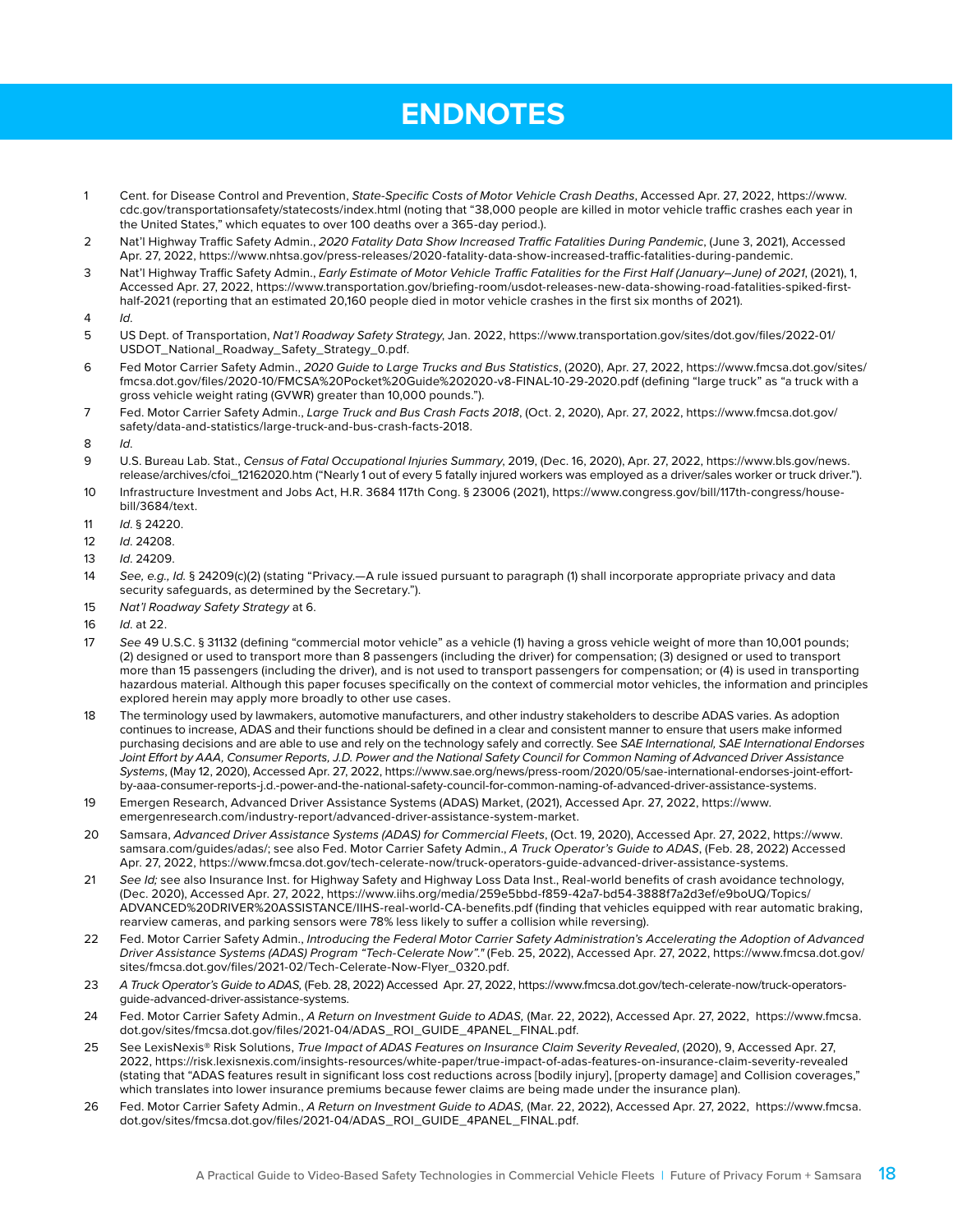- 27 *Id.*; see also Va. Tech. Transp. Inst., *Large Truck Advanced Safety Technology Return-on-Investment Calculator Website Background*, Accessed Apr. 27, 2022, https://www.vtti.vt.edu/roicalculator/background.html.
- 28 Hearst Autos Research, *ADAS: Everything You Need to Know*, Accessed November 5, 2021[, https://www.caranddriver.com/research/](https://www.caranddriver.com/research/a31880412/adas/) [a31880412/adas/.](https://www.caranddriver.com/research/a31880412/adas/)
- 29 Andrew Meola, *What is the Internet of Things? What IoT means and how it works*, Business Insider, (Apr. 15, 2022), Accessed Apr. 27, 2022, https://www.businessinsider.com/internet-of-things-definition.
- 30 Peter Newman, *The Internet of Things: Here's what over 400 IoT decision-makers say about the future of enterprise connectivity and how IoT companies can use it to grow revenue*, Business Insider (Mar. 6, 2020), Accessed Apr. 27, 2022, https://www.businessinsider. com/internet-of-things-report (forecasting that the IoT market is on pace to grow to over \$2.4 trillion by 2027).
- 31 John McCarthy, *What is Artificial Intelligence?,* (Nov. 24, 2004), Accessed Apr. 27, 2022, https://homes.di.unimi.it/borghese/Teaching/ AdvancedIntelligentSystems/Old/IntelligentSystems\_2008\_2009/Old/IntelligentSystems\_2005\_2006/Documents/Symbolic/04\_ McCarthy\_whatisai.pdf.
- 32 Brenda Leong and Sara Jordan, *The Spectrum of AI: Companion to the FPF Infographic*, Future of Privacy Forum, (Aug. 3, 2021), Accessed Apr. 27, 2022, https://fpf.org/blog/the-spectrum-of-ai-companion-to-the-fpf-ai-infographic/.
- 33 Arthur L. Samuel, *Some Studies in Machine Learning Using the Game of Checkers I, in Computer Games I*, 335–365 (July 1959), Accessed Apr. 27, 2022, https://ieeexplore.ieee.org/document/5392560.
- 34 Future of Privacy Forum, *The Privacy Expert's Guide to Artificial Intelligence and Machine Learning*, Future of Privacy Forum, (2018), Accessed Apr. 27, 2022, https://fpf.org/wp-content/uploads/2018/10/FPF\_Artificial-Intelligence\_Digital.pdf.
- 35 Samsara, *What is Telematics?,* (Apr. 19, 2022), Accessed Apr. 27, 2022, https://www.samsara.com/guides/what-is-telematics/.
- 36 Jon Gold and Keith Shaw, *What is edge computing and why does it matter?,* Networkworld, (June 29, 2021), Accessed Apr. 27, 2022, https://www.networkworld.com/article/3224893/what-is-edge-computing-and-how-it-s-changing-the-network.html.
- 37 Prakash Venkata, *Cloud computing explained*, PwC, (June 1, 2021), Accessed Apr. 27, 2022, [https://www.pwc.com/us/en/tech-effect/](https://www.pwc.com/us/en/tech-effect/cloud/cloud-computing.html) [cloud/cloud-computing.html](https://www.pwc.com/us/en/tech-effect/cloud/cloud-computing.html).
- 38 Matthew C. Camden et al., *Effective Use of Commercially Available Onboard Safety Monitoring Technologies: Guidance for Commercial Motor Vehicle Carriers*, Nat'l Surface Transp. Safety Ctr. for Excellence, (2015), Accessed Apr. 27, 2022, https://www.fmcsa.dot.gov/ sites/fmcsa.dot.gov/files/docs/Guidance%20Document%20-%20Effective%20Use%20of%20Onboard%20Safety%20Monitoring%20 Technologies.pdf.
- 39 Jennifer L. Bell et al., *Evaluation of an in-vehicle monitoring system (IVMS) to reduce risky driving behaviors in commercial drivers: Comparison of in-cab warning lights and supervisory coaching with videos of driving behavior*, Dep't of Health Hum. Serv., (2017), Accessed Apr. 27, 2022, [https://www.ncbi.nlm.nih.gov/pmc/articles/PMC5427714/](https://www.ncbi.nlm.nih.gov/pmc/articles/PMC5427714)pdf/nihms858588.pdf.
- 40 Dan Murray et al., *Understanding the Impact of Nuclear Verdicts on the Trucking Industry*, Am. Transp. Res. Inst., (2020), 14, Accessed Accessed Apr. 27, 2022, https://truckingresearch.org/wp-content/uploads/2020/07/ATRI-Understanding-the-Impact-of-Nuclear-Verdicts-on-the-Trucking-Industry-06-2020-3.pdf.
- 41 *Id.* at 18.
- 42 *Id.* at 13 (noting how one motor carrier "publicly reported an increase in a single-year's insurance rates of more than 100 percent from \$340,000 per year to \$700,000 per year," forcing the motor carrier out of business and putting 50 employees out of work).
- 43 Edge AI + Vision Alliance, *The Video Telematics Market*, (Mar. 23, 2021), Accessed Apr. 27, 2022, https://www.edge-ai-vision.com/2021/03/thevideo-telematics-market/.
- 44 *Id*.
- 45 740 Ill. Comp. Stat. 14/15 § 15(b)(1)–(3) (2021).
- 46 Matthiesen, Wickert & Lehrer, S.C., Laws on Recording Conversations in All 50 States, (Feb. 14, 2022), Accessed Apr. 27, 2022, https:// www.mwl-law.com/wp-content/uploads/2018/02/RECORDING-CONVERSATIONS-CHART.pdf
- 47 Federal Trade Commission, *Statement of Regulatory Priorities*, (Dec. 10, 2021), Accessed Apr. 27, 2022, https://www.reginfo.gov/public/ jsp/eAgenda/StaticContent/202110/Statement\_3084\_FTC.pdf
- 48 *Cf.* Cal. Civ. Code § 1798.140(z) (effective Jan. 1, 2023).
- 49 Ann Cavoukian, *Privacy By Design The 7 Foundational Principles* (2011), Information and Privacy Commissioner of Ontario, Accessed Apr. 27, 2022, https://www.ipc.on.ca/wp-content/uploads/resources/7foundationalprinciples.pdf.
- 50 Regulation (EU) 2016/679 of the European Parliament and of the Council of 27 April 2016 on the protection of natural persons with regard to the processing of personal data and on the free movement of such data, and repealing Directive 95/46/EC (General Data Protection Regulation) (Text with EEA relevance), art. 25, 2016 O.J. (L 119) 1, 48.
- 51 Work Truck, *Samsara Launches New AI Dash Cam Features*, (Dec. 1, 2020), Accessed Apr. 27, 2022, https://www.worktruckonline. com/10131399/samsara-launches-new-ai-dash-cam-features ("Samsara has also incorporated driver-centric features for privacy. In-cab alerts notify drivers any time a live stream starts and ends to ensure drivers always know when Live Streaming is activated.").
- 52 Samsara, *Samsara Support Data Privacy Considerations and Compliance for Samsara Cameras*, Accessed Apr. 27, 2022, [https://](https://kb.samsara.com/hc/en-us/articles/360023755812-Data-Privacy-Considerations-and-Compliance-for-Samsara-Cameras) [kb.samsara.com/hc/en-us/articles/360023755812-Data-Privacy-Considerations-and-Compliance-for-Samsara-Cameras](https://kb.samsara.com/hc/en-us/articles/360023755812-Data-Privacy-Considerations-and-Compliance-for-Samsara-Cameras) (describing the measures Samsara takes to promote privacy across its product lines, including limiting collection and restricting access to footage).
- 53 *Id.*
- 54 *Id*.
- 55 *Id.*
- 56 Office of the Privacy Commissioner of Canada, *Top Ten Dos and Don'ts for Privacy Impact Assessments*, (2016), Accessed Apr. 27, 2022, https://www.priv.gc.ca/en/privacy-topics/privacy-impact-assessments/02\_05\_d\_59\_pia/.
- 57 Cal. Civ. Code § 1798.150(a)(1) (2020).
- 58 N.Y. Gen. Bus. Law § 899-bb(2) (2021).